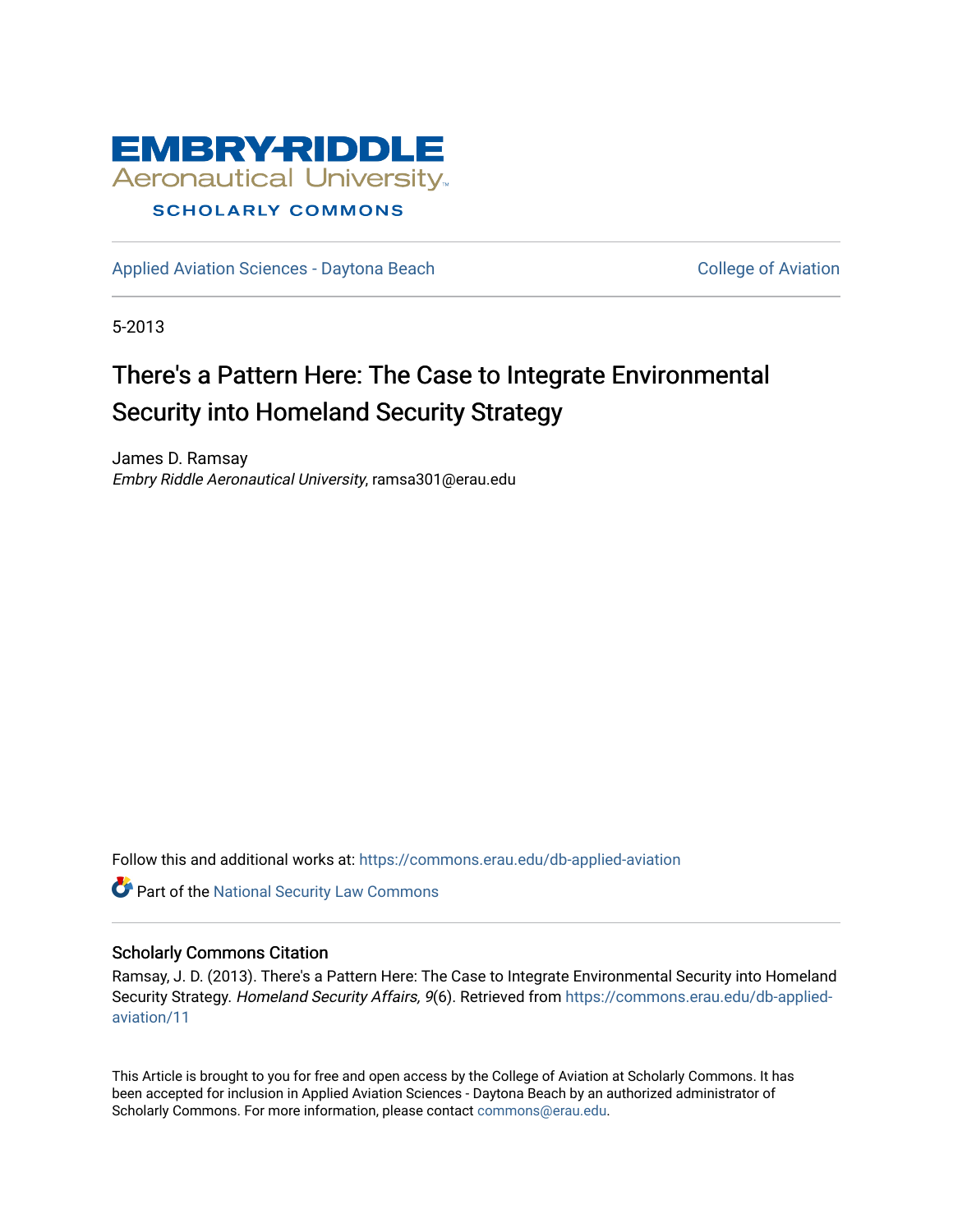## **There's a Pattern Here: The Case to Integrate Environmental Security into Homeland Security Strategy**

James D. Ramsay and Terrence M. O'Sullivan

#### **ABSTRACT**

*The time is long overdue to acknowledge that global climate and resource stresses, e n c o m p a s s e d b y t h e c o n c e p t o f environmental security (ES), are an increasingly important part of "homeland" security (HS) study and practice, by even the most restricted definitions of HS. Environmental security issues will affect global economic and political stability, US national interests, and the risk of war and terrorism. Just as homeland security encompasses many complex issues and interconnected subfields, environmental security (ES) is interdisciplinary by nature. In essence, ES is an emergent discipline borrowing from a combination of environmental studies – which decades ago integrated environmental science with public policy – and the broader observations of how environmental change, extreme weather events and resource scarcity issues impact domestic and international security. In a two-part argument, we first observe the growing environmental and resourcerelated security threats at every level of analysis, from global to individual levels as consequences of warming-induced climate alterations. Next, given the significant impacts on local, regional, and international geopolitical stability, we discuss why environmental security threats must be incorporated into both homeland and national security strategic planning. Developing a theory of environmental security seems central to a more complete understanding of homeland security and a more modern concept of national security.*

*"Make no mistake: without concerted action, the very future of our planet is in peril. …"*

*"Lack of action on climate change threatens to make the world our children inherit a completely different world than we are living in today…"*

*"Climate change is one of the single biggest challenges facing development. …Unless we take action on climate change, future generations will be roasted, toasted, fried and grilled."[1](#page-15-0)*

#### **INTRODUCTION**

In July 2012, amidst the hottest year recorded up to then in the continental United States, with an extended, record-breaking heat wave across the country, the Southwestern United States at risk of becoming a new drought-ridden "Dust Bowl",<sup>[2](#page-15-1)</sup> historic wildfires raging in Colorado,<sup>[3](#page-15-2)</sup> and in the aftermath of a destructive multistate "derecho" storm,[4](#page-15-3) Department of Homeland Security (DHS) Secretary Janet Napolitano made a link between the severe weather events and climate change. "You have to look at climate change over a period of years, not just one summer," Napolitano said. "You could always have one abnormal summer. But when you see one after another after another then you can see, yeah, there's a pattern here."<sup>5</sup> Four months later, "Superstorm" Sandy – one of the most expensive natural disasters in US history – devastated the Northeast seaboard.

The DHS secretary's observation was certainly warranted at a scientific level. Climate scientists many years ago reached a *scientific consensus* that anthropogenic global warming and climate change, largely caused by human greenhouse gas emissions, is occurring. [6](#page-15-5) Global warming is the build-up of heat trapped in the atmosphere, land, and (90 percent or more) oceans as the direct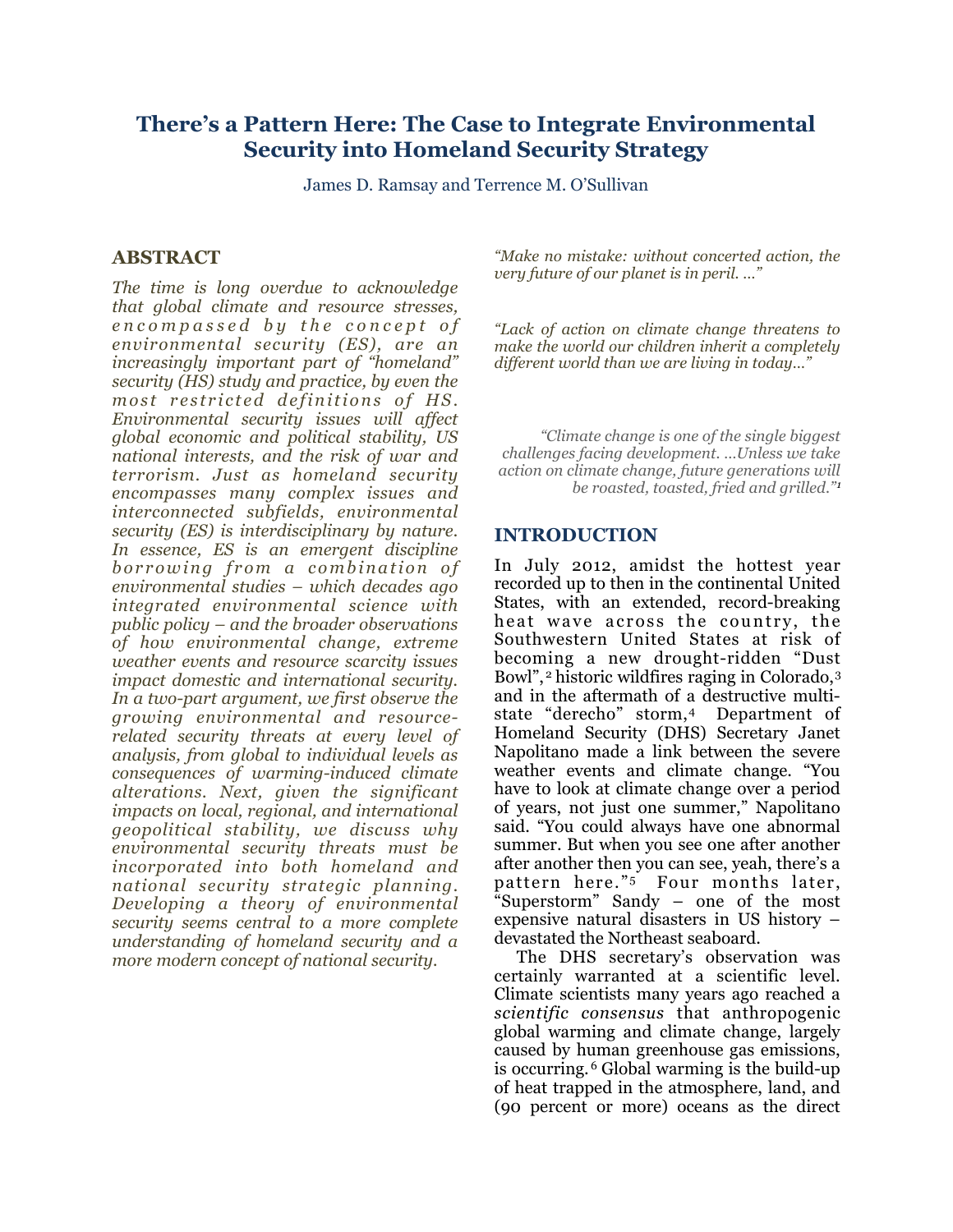result of a magnified greenhouse effect that traps more solar energy than normal. [7](#page-15-6) Climate change is the often disruptive and regionally variable result of that build-up of heat. Global warming contributes to changes in extreme weather events and long-range precipitation, heat and cold variations, ocean level rise and growing carbon-related ocean acidity, melting of massive polar ice reservoirs and frozen permafrost, and a host of other effects.[8](#page-15-7) But because of wellestablished scientific cause and effect, both are at once dependent and independent variables, critical and inseparable in analysis of the environmental, national, and homeland security implications discussed below.

Scientists have for decades been predicting extreme weather events as well as changes in regional and global climate would increase in response to human-caused (i.e., anthropogenic) warming, and begun to directly tie some specific recent extreme weather events to climate change. After generations of denial by the fossil fuel industry, even the CEO of Exxon Mobil, Rex Tillerson, acknowledged in the summer of 2012 that *human-caused* climate change is happening. Sadly in these same guarded remarks Tillerson suggested that responding to climate change would not require changes in current policy or consumption patterns. Tillerson characterized global warming as a solvable "engineering problem," and insisted that, whatever problems arise from resulting climate change, "…we'll adapt to that." [10](#page-15-9) What was notable about Janet Napolitano's comments was her public (if oblique) recognition that DHS, as the primary manifestation of federal homeland security efforts, was concerned about the long-term environmental security consequences of climate change and the disasters that could result from it. [11](#page-16-0)

And yet, but for the fractured American politics of climate change, Napolitano's observation should have long ago been obvious in the national public policy debate. Nonetheless, the scientific and the institutional affirmation of this growing security problem has been accelerating. As far back as the 1950s, thanks to extensive scientific research on carbon dioxide (including groundbreaking civilian studies $12$ 

as well as military research) the basic facts about human carbon dioxide  $(CO<sub>2</sub>)$  were already established. Even the Pentagon knew that atmospheric  $CO<sub>2</sub>$  and water vapor blocked heat, and thus could act as greenhouse gases, after extensive studies on the effectiveness of heat-seeking missiles. [13](#page-16-2) This research on those and other heat trapping "greenhouse gases" was confirmed by additional research and beyond a reasonable doubt over the subsequent generations. And analysis of the composition of Earth's principal greenhouse gas – carbon dioxide – the carbon fingerprint, as such, has clearly shown that the majority of atmospheric  $CO<sub>2</sub>$  is comprised of particular isotopes derived from the human burning of fossil fuels, and not from natural sources. [14](#page-16-3)

Given the scope of its implications and the international nature of its drivers, climate change is among the most important issues of our era. [15](#page-16-4) There is an overwhelming scientific consensus among experts on the basic causes and realities of climate change and global warming; although, in political rhetoric mostly confined to the United States, there remains a modicum of dissent<sup>16</sup> –enough to paralyze most significant policy measures aimed at greenhouse gas emissions reduction.

Although there are still some uncertainties (decreasing every year) about exactly what, where located, and how severe the consequences will be, current patterns of climate change are sobering. The basic facts of climate change have long ago been put to rest in the scientific and political debate in most of the developed world, despite the political failure in America to ratify international climate response treaties.[17](#page-16-6) For example, a 2009 survey of over 3,000 earth scientists asked the question "Do you think human activity is a significant contributing factor in changing mean global temperatures?*"* Although 82 percent of those surveyed answered affirmatively, significantly 97.5 percent of climatologists who actively publish research on climate change responded affirmatively. As the study authors noted, *"...*the debate on the authenticity of global warming and the role played by human activity is largely nonexistent among those who understand the nuances and scientific basis of long-term *climate* processes." [18](#page-16-7)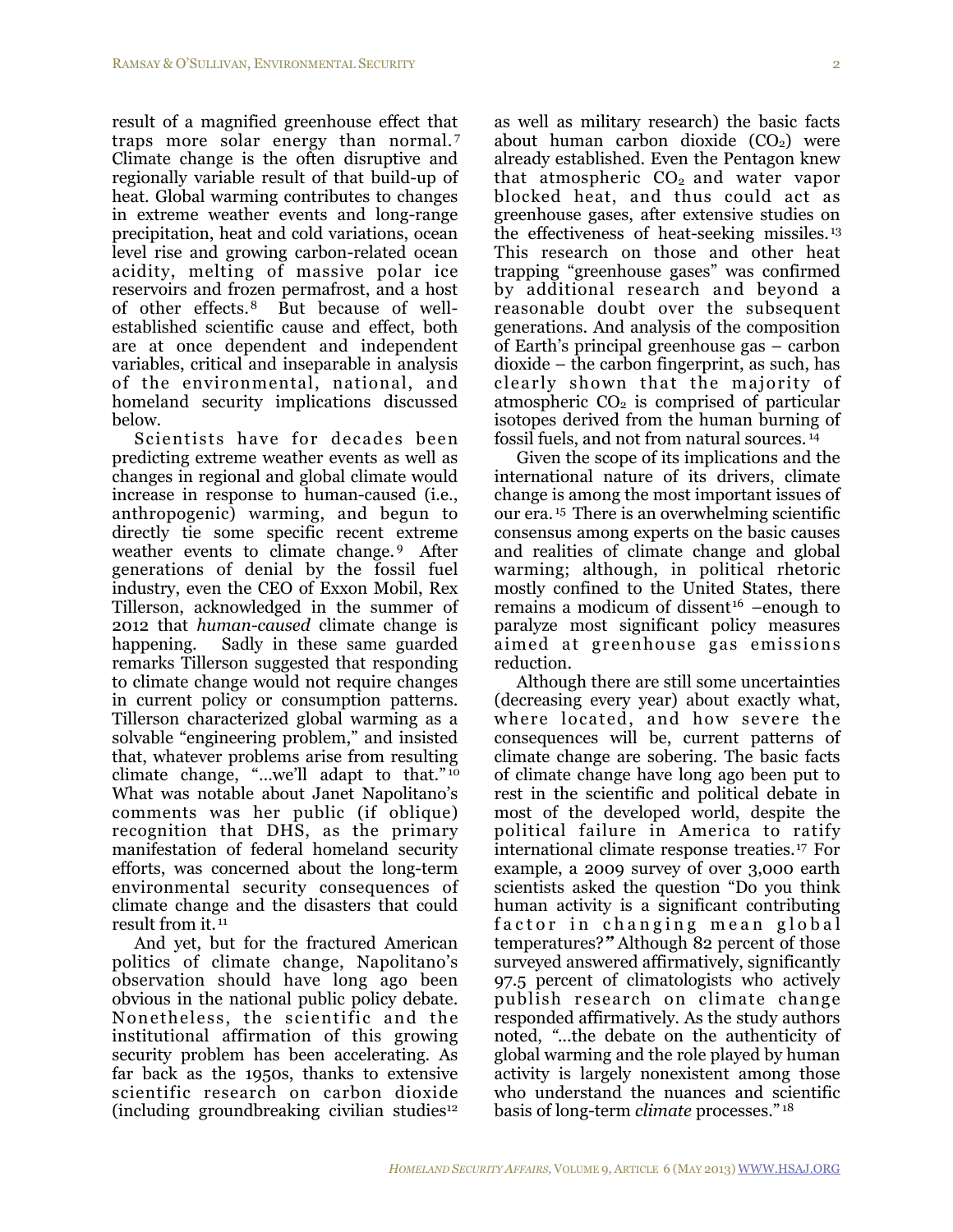This paper is organized in two parts. In Part I we develop the case for greenhouse gas-induced global warming and resultant climate change and its ties to homeland (and national) security, economic security, and human/public health security. Note this part will not include a thorough review of the science of climate change, for that has been well documented. Rather, Part I outlines recent studies among the most important American and international science, policy, and security institutions in order to begin to better establish the many and deep ties between climate change and security. These demonstrate the ominous existing – and potentially calamitous future – results of anthropogenic climate change. Part II specifically develops the concept and scope of the emergent discipline we call "environmental security," (ES). Here we make the case that climate change is inextricably linked to both public health and economic wellbeing, and therefore is a bona fide homeland security concern worthy of integration into HS strategic planning processes and mission statements. Ultimately, adequate assessment of both domestic and international security risks, including proper development of mitigation strategies, cannot be done without incorporating the consequences of global climate change or resulting conflicts that arise from resource scarcity. That is, from a strategic planning perspective, a comprehensive view of national or homeland security cannot be constructed without incorporating the precepts and drivers and mitigating factors of environmental security.

### **THE CASE FOR ANTHROPOGENIC CLIMATE CHANGE AS A SECURITY ISSUE**

Why has environmental security become part of the national security and homeland security agendas of all nations, including the United States? Until recent decades exact attribution of either climate change to human activities, or attribution of climate change to security challenges facing the United States has not always been easy or clear. The almost linear relationship between fossil fuel emissions and global warming, [19](#page-16-8) despite past

difficulty in attributing causation, is now well established as a scientific consensus, as noted above. Anthropogenic climate change has been a politically charged issue nonetheless, primarily in the United States.

Prior to the 1990s, numerous US government reports and efforts documented the science of climate change and reflected the growing consensus.[20](#page-16-9) After 2001, however, although US government reports explicitly tied *other* non-traditional threats to national security, federal mention of climate change was often minimized and even impeded until recent years.<sup>[21](#page-16-10)</sup>

Interestingly, one example of a nontraditional threat has been the realm of public health, exemplified in the *National Security Strategy* (NSS) of 2006, which clearly ties naturally occurring infectious disease outbreaks to national security.<sup>[22](#page-16-11)</sup> Written during the Bush administration, the 2006 NSS emphasized the importance of addressing public health and pandemics such as HIV/AIDS and influenza as well as other natural disasters in a national security context. Among the other "challenges of globalization" the 2006 NSS addressed was "environmental destruction, whether caused by human behavior or cataclysmic megadisasters such as floods, hurricanes, earthquakes, or tsunamis."<sup>23</sup> This marked a significant enlargement in the scope of national security concerns, though despite discussion in the NSS of weather disasters such as 2005 Hurricanes Katrina and Rita, prominently left out of the 2006 NSS report was any mention of either the existence or the impact on security from threats arising out of global warming/climate change. Hence at the federal level, for a time, the tie between climate change and security, including the growing scientific linkages between extreme weather events and rising sea levels (and their causes) to US national security was downplayed or largely ignored.[24](#page-16-13)

Tying climate change to security requires at least two components to be causally related. First, human activities need to be tied to greenhouse gas production that in turn exacerbates the greenhouse effect and thereby warms the earth (and, as noted, this is now a given, as a scientific consensus), which subsequently causes a variety of ecological and social impacts. Second, that a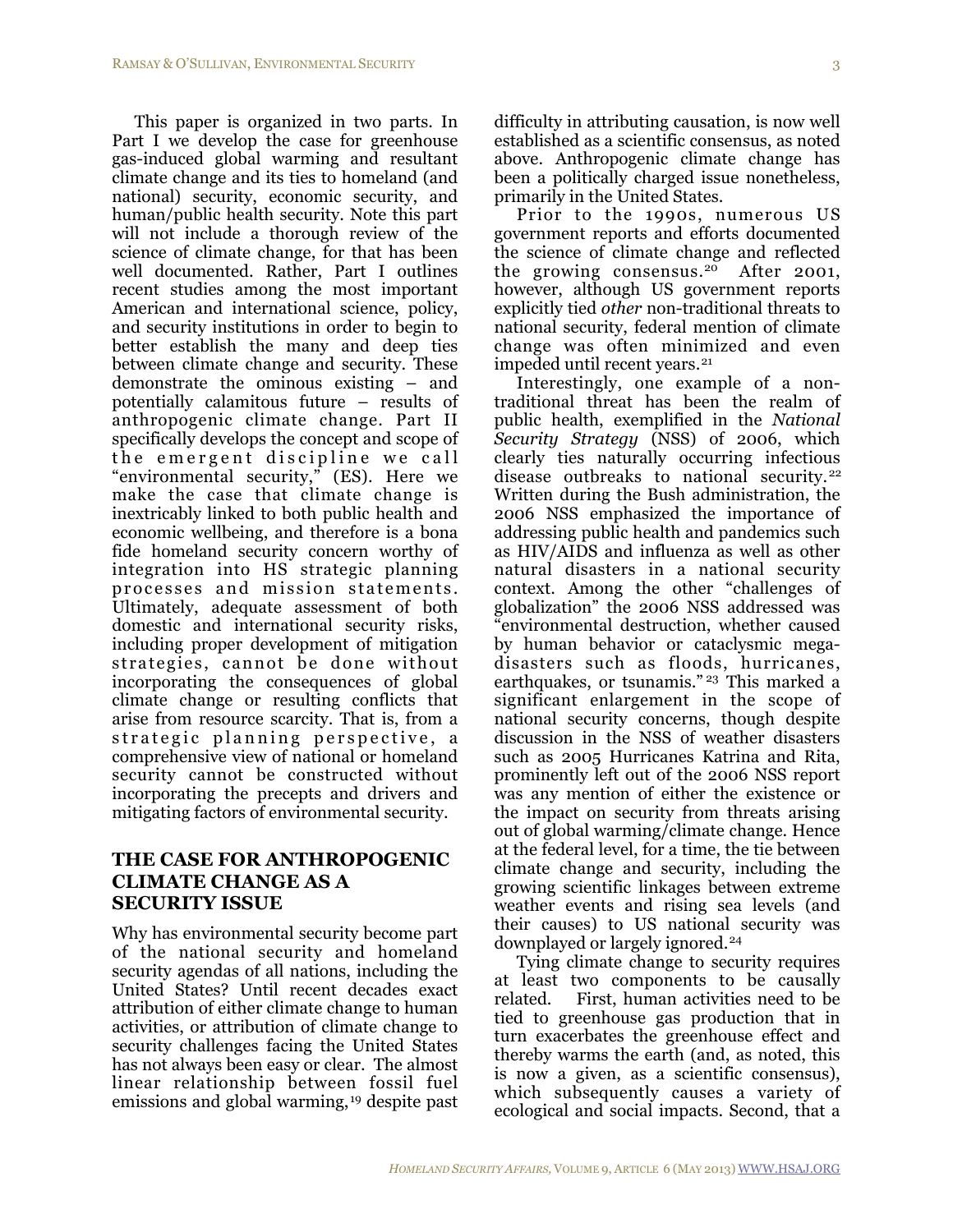warming earth in turn causes security challenges vis-à-vis destruction of life, property, and the environment, and subsequent destabilization of human political, social, and economic systems. [25](#page-16-14) 

## **IT'S EVEN WORSE THAN WE THOUGHT: RELATING HUMAN ACTIVITY TO GREENHOUSE GASES TO SECURITY**

Since the early industrial age, increasing greenhouse gas concentrations (GHC) have been correlated to a rise in the Earth's average surface temperature. Given that most carbon dioxide released into nature from human activities comes from combusting fossil fuels, and that fossil fuels are the primary impetus for all modern economies, it's logical to conclude as consumption, production, manufacturing, and lifestyles have modernized, those activities are indeed driving climate change.

Population and development directly predict carbon emissions. Currently, ten nations contribute 80 percent of the total carbon emissions on earth and among these are the United States, China and Russia – trends expected to massively increase by 2030 given commonly projected increases in Earth's population.<sup>[26](#page-17-0)</sup> As Earth's population has grown exponentially and as less developed nations modernize each year more completely, the rate of fossil fuel consumption worldwide has been increasing.[27](#page-17-1) For instance, recent evidence suggests that climate models have been too conservative in their published projections regarding the severity of both global warming and the coming changes in climate and weather. This is evident given faster than predicted changes in sea level and glacial ice melting in Greenland and the Arctic.<sup>28</sup>

Such published results about changes in Earth's climate have motivated even some of the few remaining climate expert skeptics to investigate their veracity. Such was the case with Berkeley researcher Richard Muller, who conducted a large-scale global warming assessment project headed by himself and funded in part by high profile climate change denying billionaires, the Koch brothers. Muller's study concluded that previous climate models and calculations were largely correct in establishing that overall global average temperatures had risen almost 1 degree centigrade since the 1800s. [29](#page-17-3)

In addition to observed changes in the environment, social impacts of climate change have been increasingly monitored as well. Recent estimates are that global warming/climate change is responsible for 400,000 deaths per year and over \$1.2 trillion in damage – equivalent to 1.6 percent of global GDP. Although estimates vary, both resultant fatalities and economic damage are expected to increase over the next twenty to forty years.[30](#page-17-4) 

Separately, air pollution from combusting fossil fuels is estimated to cause 4.5 million deaths per year. [31](#page-17-5) These connections have caused the topic, writ large, to be highly politicized and controversial. Controversy over the social causes and consequences of global environmental change aside, it is increasingly clear to the scientific and military communities that there are deep security concerns as well.

#### **THE SCIENTIFIC COMMUNITY SUGGESTS TIES TO SECURITY**

In 2012 and 2013 a number of US-based climate change reports highlighted both the scope and criticality of climate change. First, in late 2012, two important studies were published involving dozens of climate and security experts. Each study highlighted many of the same critical points about the growing social and security crisis attributable to climate change and related drivers. The first study was the Harvard University report entitled *Climate Extremes: Recent Trends with Implications for National Security.*[32](#page-17-6) The Harvard study was the product of a series of international climate change workshops among many top climate scientists, sponsored by the National Academy of Sciences, Columbia University, and the Harvard University Center for the Environment, and funded by the Central Intelligence Agency. Further, this study explored likely ten-year scenarios, and asked whether climate extremes seen up to then – including droughts, floods, severe storms, and heat waves – would persist, and if they were a result of natural variability or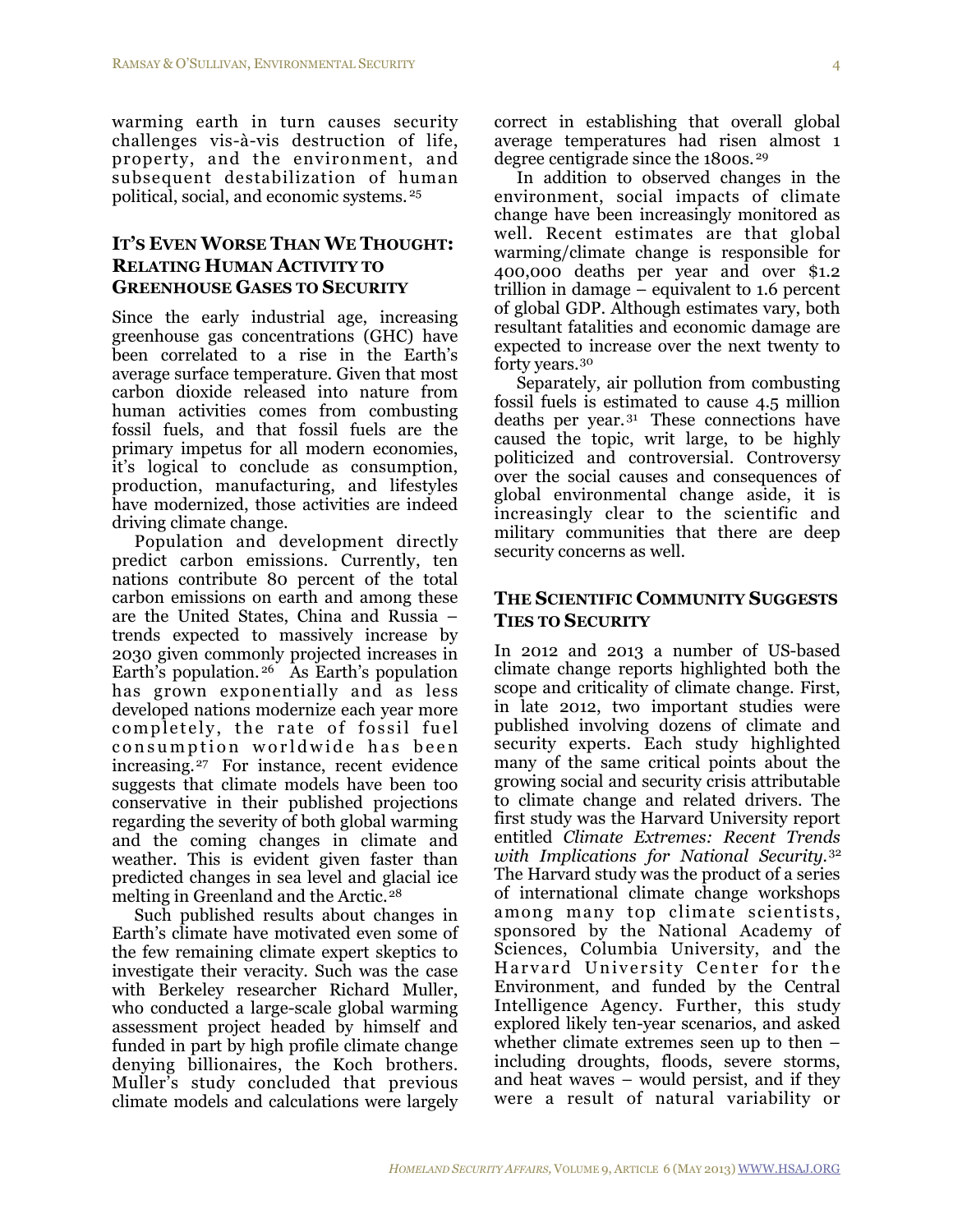greenhouse warming, and what the plausible impacts on US national security interests might be. The study concluded "that the early ramifications of climate extremes resulting from climate change are already upon us and will likely continue to be felt over the next decade – affecting human security and impacting US national security interests." More specifically, regarding the United States, security implications included:

… more record high temperatures; fewer but stronger tropical cyclones; wider areas of drought and increases in precipitation; increased climate variability; Arctic warming and attendant impacts; and continued sea level rise as greenhouse warming continues and even accelerates. These changes will affect water and food availability, energy decisions, the design of critical infrastructure, use of the global commons such as the oceans and the Arctic region, and critical ecosystem resources. They will affect both underdeveloped and industrialized countries with large costs in terms of economic and human security. The study identifies specific regional climate impacts-droughts and desertification in Mexico, Southwest Asia, and the Eastern Mediterranean, and increased flooding in South Asia—that are of particular strategic importance to the United States.[33](#page-17-7)

Study author Michael McElroy added: "Lessons from the past are no longer of great value as a guide to the future… unexpected changes in regional weather are likely to define the new climate normal, and we are not prepared."[34](#page-17-8)

A second key study was produced by the National Academies of Sciences (NAS) and National Research Council entitled *Climate and Social Stress: Implications for Security Analysis*. Commissioned by the US intelligence community, the report noted that:

The US intelligence and security communities have begun to examine a variety of plausible scenarios through which climate change might pose or alter security risks…to identify ways to increase the ability of the intelligence community to take climate change into account in assessing political and social stresses with implications for U.S. national security[.35](#page-17-9)

The NAS report places into a national security framework what climate change experts have been forecasting for some time: Specifically, climate-related events are often closely spaced in time, and can directly lead to cascading failures and crises in global food, water, trade, commodities, public health, economic, and political systems particularly in countries and regions that are already fragile, poorly resilient, or stressed. [36](#page-17-10)

In 2013 the US National Climate Assessment (NCA), overseen by the sixtyperson Federal Advisory Committee (the National Climate Assessment and Development Advisory Committee or NCADAC), is a group that was established in 2010 by the Department of Commerce and supported through the National Oceanic and Atmospheric Administration (NOAA). NCADAC laid out the likely implications to the US economy and to society attributable to climate change. The NCADAC, with contributions by more than 240 authors, projected a series of likely social impacts based on low, medium, and high greenhouse gas (GHG) emissions scenarios. Among the findings, NCADAC observed that climate change is not a uniformly distributed phenomenon and occurs faster in some places than others. For example, some top ice experts believe the Arctic region, where temperatures have risen much faster than the global average, could be almost ice-free in the summers over the next several years – and almost definitely so in the next twenty years. [37](#page-17-11) Hence, purely as a result of persistent ice melt due to anthropogenic warming, the Arctic is fast becoming a national security concern. The geopolitical implications for free navigation of naval vessels through a soon-to-be open "Northern passage" are rapidly creating a need for additional Arctic and Law of the Seas-related treaty negotiations. Among other developments, Russia has placed military assets in the region to leverage control over the natural resources there (particularly seafood, fresh water, oil and gas), but also to stake a claim to mineral and territorial rights in this previously forbidding region.[38](#page-17-12)

In addition, a melting Arctic promises to have a significant impact on the average climate and weather in the Northern Hemisphere. As the NCA notes pointedly, the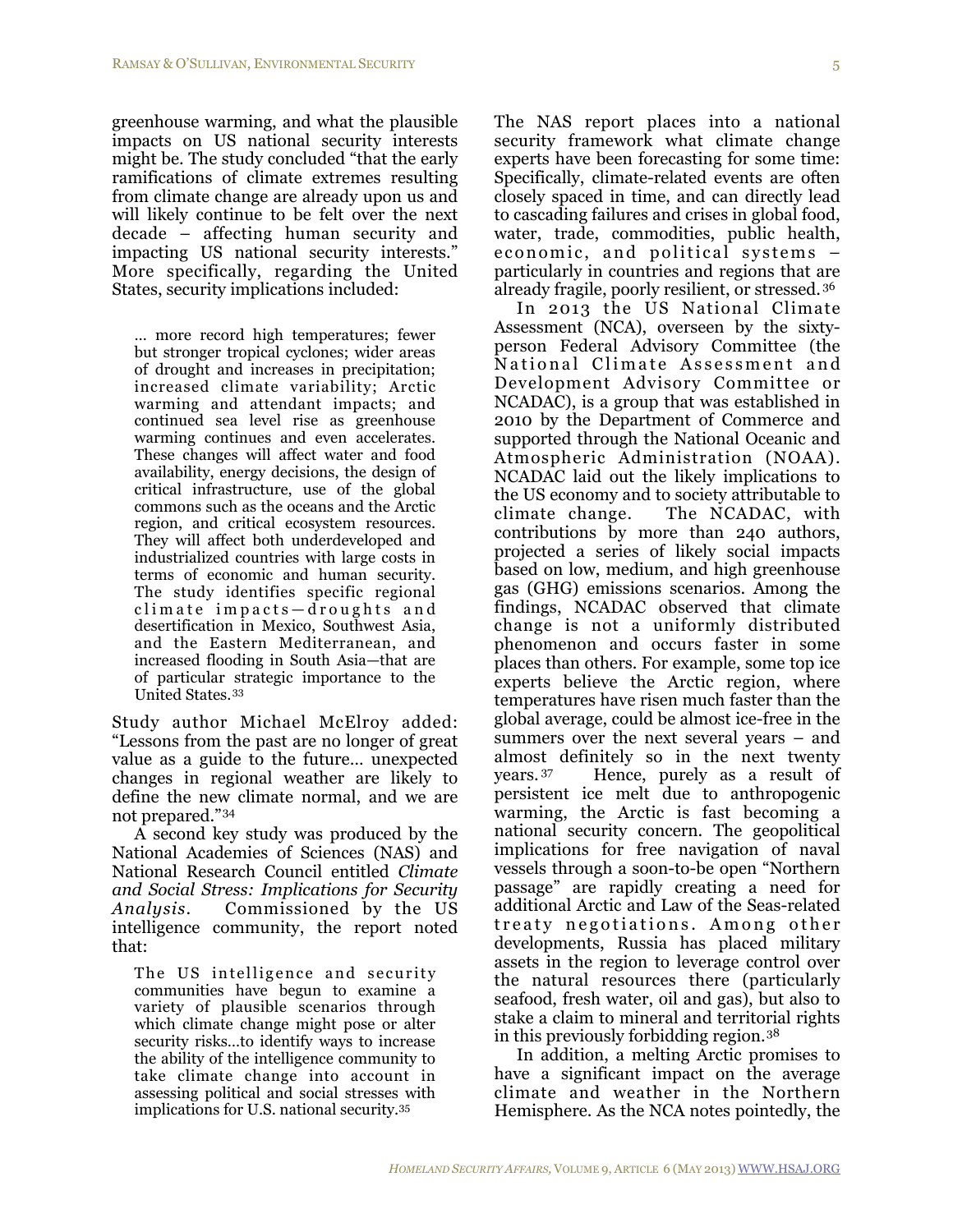United States, the largest *per-capita* global emitter of greenhouse gases, was going to experience among the greatest impacts of weather and climate disasters of any nation in the world given the idiosyncrasies of North American geography. Average temperatures in the United States have risen around 1.5 degrees F. since 1895 – with over 80 percent of that increase since 1980.[39](#page-17-13) Hotter weather and drought will become much more common, and even the norm in the American Southwest, with average US temperatures likely to rise another 2 to 4 degrees F. over the next few decades, and from 4 to 10 degrees F. by 2100. [40](#page-17-14)

These estimates carry staggering implications and uncertainties which will affect health, agriculture, energy, transportation, water and food supply, and countless other critical infrastructure sectors. And, as the impact of 2012's "Superstorm" Sandy foreshadowed, rising sea levels will increasingly threaten coastal cities and communities with inundation, salt water intrusion into water supplies and farm land, and severe storm surge damage that radically change a region's economic outlook. Because of the quirks of geography and a warmingrelated slowdown of Gulf Stream ocean currents, the over 600 mile-long American Atlantic coast, a stretch reaching from North Carolina north to New York City and Boston, is experiencing some of the largest rises in sea levels.[41](#page-17-15) This observation is backed by other projections, and the US Geological Survey (USGS) reported that although global ocean level increased between 1950 and 2009 by an annual average of 0.02 inches, Atlantic coast levels north of Cape Hatteras, NC increased on average 0.08 inches a year. [42](#page-18-0)

Similarly in late 2012, the World Bank report, *Turn Down the Heat: Why a 4°C Warmer World Must be Avoided,* bleakly noted that the *most* likely scenario for 2100 would be over 7 degrees Fahrenheit (4 degrees C.) global average temperature increase. As the World Bank's report warns in what are now frequently repeated themes:

The 4°C scenarios are devastating: the inundation of coastal cities; increasing risks for food production potentially leading to higher malnutrition rates; many dry regions becoming dryer, wet regions wetter; unprecedented heat waves in many regions, especially in the tropics; substantially exacerbated water scarcity in many regions; increased frequency of highintensity tropical cyclones; and irreversible loss of biodiversity, including coral reef systems.[43](#page-18-1)

Increasingly, government research entities, scholars in health, science, economics, and military security are referencing climate change in terms of security.[44](#page-18-2) These sources collectively warn of growing, interactive public health and economic damage, and the subsequent political upheaval that will result from growing world populations and looming resource shortages (especially oil and gas, food, and water). As the social, economic, and political concerns about global environmental change mount, it is becoming clearer that there are profound security concerns.

#### **US NATIONAL SECURITY BUY-IN: PENTAGON AND INTELLIGENCE COMMUNITY ASSESSMENTS**[45](#page-18-3)

In addition to the early military's greenhouse gas research noted above, all of the US national security institutions have acknowledged the scope and implications of climate change. Among them, the Pentagon has acknowledged the potential impacts of the combination of climate change and looming energy supply shortages as articulated in the 2010 *Quadrennial Defense Review* (QDR), the US Military's primary planning document published every four years. [46](#page-18-4) For example, DoD is considering how best to reassess strategic priorities, and spur new efforts to find alternative energy technologies and improved efficiency in order to reduce military dependence on foreign oil/ energy sources. It emphasized the likelihood for climate change to exacerbate

...poverty, environmental degradation, and the further weakening of fragile governments… and [t]he rising demand for resources, rapid urbanization of littoral regions, the effects of climate change, the emergence of new strains of disease, and profound cultural and demographic tensions in several regions are just some of the trends whose complex interplay may spark or exacerbate future conflicts[.47](#page-18-5)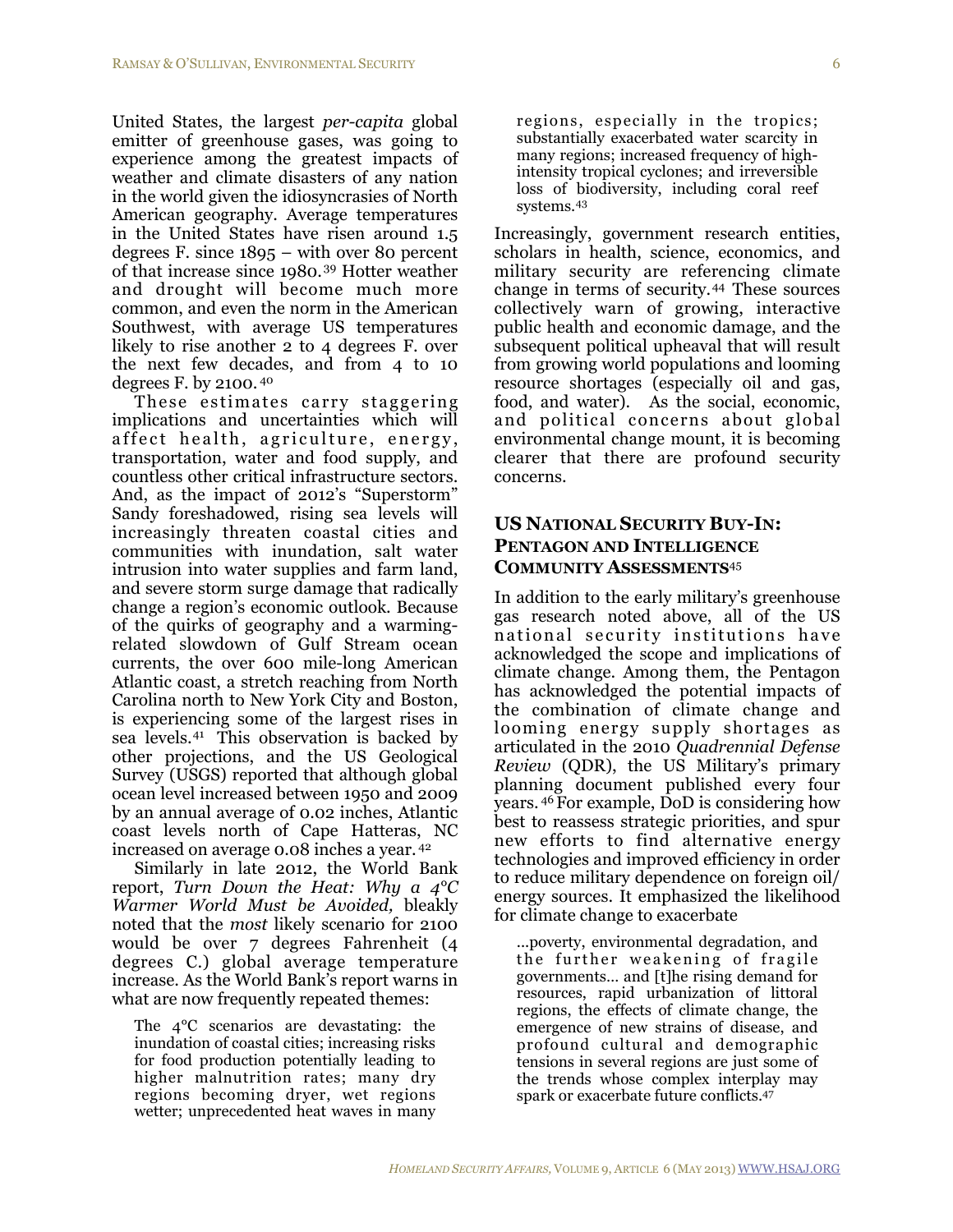Climate change will have a significant impact on its structure, missions, capabilities and operations in the future. For example:

Climate change and energy are two key issues that will play a significant role in shaping the future security environment. Although they produce distinct types of challenges, climate change, energy security, and economic stability are inextricably linked. The actions that the Department takes now can prepare us to respond effectively to these challenges in the near term and in the future. Climate change will affect DoD in two broad ways. First, climate change will shape the operating environment, roles, and missions that we undertake. The U.S. Global Change Research Program, composed of 13 federal agencies, reported in 2009 that climaterelated changes are already being observed in every region of the world, including the United States and its coastal waters. Among these physical changes are increases in heavy downpours, rising temperature and sea level, rapidly retreating glaciers, thawing permafrost, lengthening growing seasons, lengthening ice-free seasons in the oceans and on lakes and rivers, earlier snowmelt, and alterations in river flows.

Second, DoD will need to adjust to the impacts of climate change on our facilities and military capabilities. The Department already provides environmental stewardship at hundreds of DoD installations throughout the United States and around the world, working diligently to meet resource efficiency and sustainability goals as set by relevant laws and executive orders. Although the United States has significant capacity to adapt to climate change, it will pose challenges for civil society and DoD alike, particularly in light of the nation's extensive coastal infrastructure. In 2008, the National Intelligence Council judged that more than 30 U.S. military installations were already facing elevated levels of risk from rising sea levels.[48](#page-18-6)

In a reaction to the QDR, former Senator John Warner (R-VA), spokesperson for the Pew Project on Energy, Security and Climate noted:

[The] Quadrennial Defense Review, which mirrors what leading military, intelligence, and security experts have told us about the impending threat of climate change and our energy dependence, clearly exhibits that the Department is preparing for the worst of threats… Climate change has the potential to make natural disasters more frequent, adding more missions to the already heavy burdens of our military[.49](#page-18-7)

This is a compelling challenge, especially considering current austerity measures that now characterize the Department of Defense as well as other federal entities.

Affirming ties to US national security, the US intelligence community (IC) detailed potential implications to the intelligence community of global warming and climate change in its December 2012 report entitled *Global Trends 2030*. In the *Global Trends* report, the National Intelligence Council (NIC) emphasizes that climate change will create resource shortages, internal and international migration problems, and increased political conflict. Among projected "megatrends," the NIC forecasts increases in water, food, and energy demands (40, 35, and 50 percent, respectively, by 2030) due to global population increases and demands for improvements in standard of living (consumption patterns) among the growing global middle classes – even as climate change negatively impacts the supply of those resources. Specifically, the *Global Trends* report observed: "the decline in precipitation will occur in the Middle East and northern Africa as well as western Central Asia, southern Europe, southern Africa, and the U.S. Southwest."<sup>50</sup> The report also warns about the likelihood of "black swans" – unforeseen, dangerous crises and tipping points that are already emerging, and faster than previously expected which may cause large-scale regional destabilization. For example, "Rapid changes in precipitation patterns—such as monsoons in India and the rest of Asia—could sharply disrupt that region's ability to feed its population" [51](#page-18-9) by disruptions in water access, soil quality, and reduced capacity to produce food. Comparatively, Africa, Asia, and the Middle East will be most affected because of the combination of wide-spread poverty, lack of critical infrastructure, and a greater reliance on agriculture, and thus experience a resultant vulnerability to extreme weather, including heat disasters, drought, and catastrophic floods.[52](#page-18-10)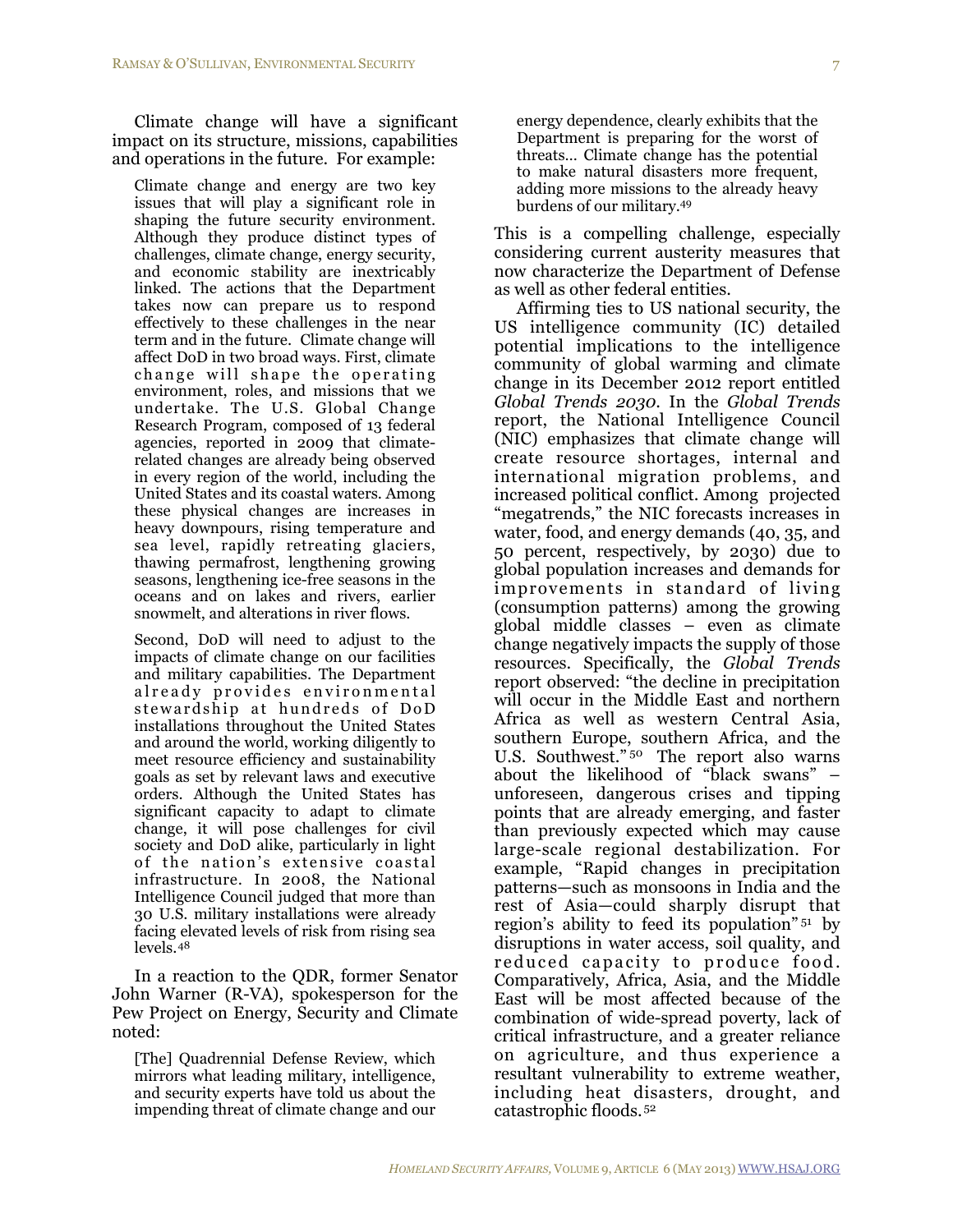Confirming the international nature of the security concerns arising from global environmental change, the Center for American Progress concurs with the NIC assessment. In particular, that south Asia (India, Pakistan, Bangladesh, etc.) is expected to be more severely affected by climate change than most other areas.[53](#page-18-11) This expectation is based on the large regional populations (and anticipated population growth) characteristic of the region, a relatively underdeveloped infrastructure, limited federal ability to respond to and recover from larger scale disasters, and the unique combination of geographic vulnerabilities, including rising sea levels, tropical cyclones from the Bay of Bengal and Arabian Sea, shrinking of critical river system water supplies that will come with receding Himalayan glacier water or disruption of seasonal monsoons, and catastrophic river and coastal flooding.[54](#page-18-12) And as any student of geopolitics is aware, this region is already subject to radicalization and significant security tensions particularly between nuclear-armed enemies Pakistan and India. But water resource conflicts are also already starting to emerge between India, Bangladesh, and China to the north, over the Brahmaputra River, the headwaters of which are in the Himalayan Tibetan Plateau. The Brahmaputra flows through all three countries – which include the two most populous nations in the world – and all are under tremendous resource pressures to keep up with population growth and rising standards of living.[55](#page-18-13) There are demands for increasingly scarce water supplies as well as hydroelectric power generation, and Chinese plans to divert upstream river flows for both are enflaming diplomatic relations.[56](#page-18-14)

Below are other recent reports and studies that reinforce the place of both the environment and climate as security and stability issues. Further, we observe that public health, strategic planning, intelligence, and military leaders are increasingly in general agreement with climate scientists and other environmental leaders:[57](#page-18-15)

• Britain's Ministry of Defense noted in a report "climate change will amplify existing social, political and resource stresses which can lead to the tipping

point at which conflict ignites." [58](#page-18-16) In addition, the United Kingdom's Foreign Secretary, William Hague, was quoted saying that climate disruption is "perhaps the 21st century's biggest foreign policy challenge." [59](#page-18-17)

The Washington DC-based International Institute for Strategic Studies (IISS) asserts, "Climate change will increase the risks of resource shortages, mass migration, and civil conflict. These could lead to failed states, which threaten global stability and security." IISS highlighted the need for "sustained investment in infrastructure and new technologies," and within such efforts "a shift to renewable energy sources will be the most visible effect of efforts to mitigate emissions." They conclude:

Although discussion is good, we can no longer delay implementing tough action that will make a difference, while quibbling over minor uncertainties in climate modeling. Unlike most recent natural disasters, this one is entirely predictable. Doctors, often seen as authoritative, trusted, and independent by their communities, must make their voices heard in calling for such action.<sup>[60](#page-18-18)</sup>

The evidence for human-caused warming and the already changing climate is overwhelming, even as precise details about what exactly will happen remain uncertain. This is true in part because the scope and speed of changes to the environment are mostly historically unprecedented (in either geological or human history). Scientists do not know precisely what may occur under various scenarios of stabilized carbon emissions vs. unchecked (and increasing) increases, which will need to incorporate cascading greenhouse gas emission feedback loops (as from melting tundra methane, lost Arctic ice, etc.), temperature increases, sea level rise, and other details. But they do know that their worst case fears are coming true, and they are getting better at modeling such predictions as historical and recent data streams in, validating the models.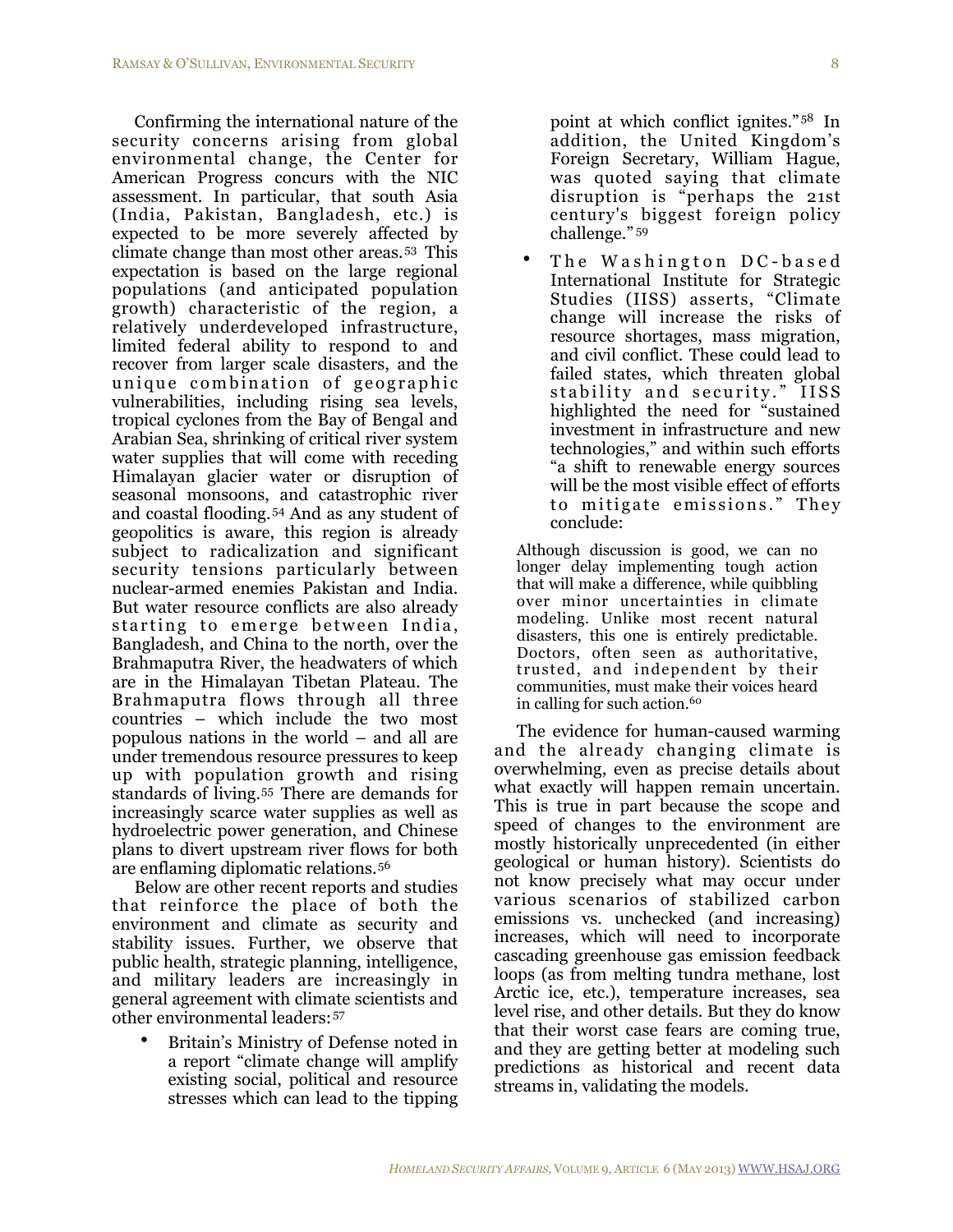From a policy perspective, environmental security is vexing. From a decision science perspective, ES is a *wicked problem*.[61](#page-18-19) That is, ES issues are interdisciplinary in nature, value-laden, exhibit complex interdependencies, are international in scope, and are dynamic and complex to solve. However, what is more clear is that in addition to human misery and suffering, economic disruption and cost, there have already been repercussions from climate change affecting political stability and the potential for political conflict. This is why it is essential to define ES in such a way as to facilitate its integration into national/ homeland security strategic planning. In the next section, we address why and how environmental issues should be a key component of homeland security – and security at all levels.

### **THE SCOPE, DEFINITION, AND STRATEGIC CONTEXT OF ENVIRONMENTAL SECURITY (ES)**

Many authors have written about the meaning, components of, or the varied definitions of homeland security. [62](#page-19-0) Extracted from the literature as a whole and bearing in mind they are not the only elements within HS, sub-dimensions of the larger homeland security enterprise are displayed in Table 1. Note that the larger construct of homeland security is effectively a composite of many complex dimensions. In this sense, homeland security can be considered a "meta-construct" or a complex, value-laden, dynamic construct that is in fact a composite of many *other* complex, value-laden, dynamic disciplines in much the same way as modern medicine, and the even broader public health system, are organized as complex composites of many sub disciplines and systems. It is inside of this context that we will define environmental security.

| Law & Policy                              | <b>Terrorism and Political Violence</b>       |
|-------------------------------------------|-----------------------------------------------|
| <b>Emergency Management</b>               | <b>Environmental Security</b>                 |
| <b>Risk Analysis</b>                      | <b>Intelligence Studies</b>                   |
| <b>Critical Infrastructure Protection</b> | <b>Strategic Planning</b>                     |
| <b>Physical Security</b>                  | <b>Public Administration</b>                  |
| <b>Public Health</b>                      | Communications                                |
| Organizational & Leadership Theory        | <b>Systems Engineering</b>                    |
| Politics & International Relations        | <b>Economic Analysis</b>                      |
| Science & Technology                      | <b>Public Opinion &amp; Social Psychology</b> |

**Table 1.** Suspected Dimensions (intellectual domains) of Homeland Security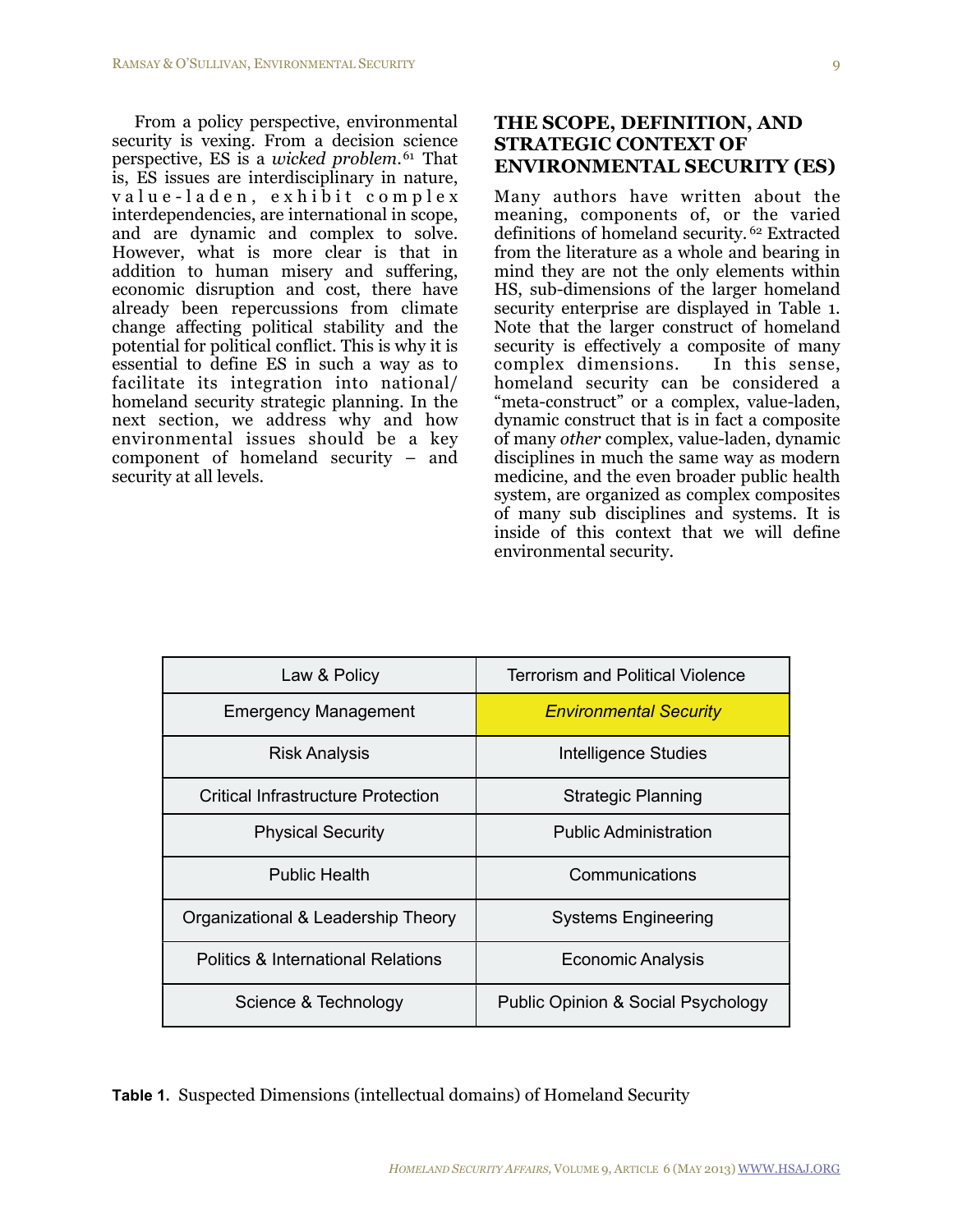The complete scope of the ES dimension of homeland security is hard to precisely define for primarily two reasons. First, the security consequences arising from the complex feedback loops of human influence on the natural environment are complex and change over time. Second, the social impacts arising from the characteristics, resource scarcities, and other aspects of the natural and made environments are not always clear. As we've seen above, the principles, causes and implications of global climate change are becoming increasingly important to a modern conceptualization of US and global security, challenging traditional definitions of domestic (homeland) security, national (military) security, and the broader but related notions of human, economic, and health security. In a general way, the totality of all these security concepts is integral to the overall scope of environmental security.

Following Hurricane Katrina and the resultant rise in gas prices, shortage of building materials, and the clear need in large disasters for federal assistance, Americans began to realize that natural disasters could be so traumatic, so expensive, and so disruptive that they could actually be considered threats to local, if not regional, stability and security.<sup>[63](#page-19-1)</sup> In order to develop and justify in more detail the concept of *environmental security* as a critical subdimension of homeland and national security writ large, we will first discuss how ES might fit into various conceptions of "security" in a broader sense.

#### **BROADER CONCEPTIONS OF SECURITY**[64](#page-19-2)

Just as homeland security is a *contested concept*, [65](#page-19-3) so is the more general term "security." In addition, both terms tend to be dynamic (fundamentally can change its meaning over time and in different contexts), complex (indicating there are several types and levels of security), and value-laden (meaning different things to different people). For example, security can be addressed in a wide spectrum of levels of analysis (ranging from individual to global security, to private security, to military security) and developed in a variety of policy

environments. In order to properly frame the importance of global climate and public health in a security paradigm, there are several pertinent frameworks of conceiving security that would help to contextualize ES. These include the concepts of human security (that of the individual, but in reference to no particular nation state), transnational security (beyond nation-states only), international security (involving multiple sovereign nation states), national security (traditionally involving the defense of a given nation), and homeland security (commonly conceptualized as relating to domestic issues).

*Human security* is an emerging paradigm for understanding global vulnerabilities. Proponents challenge the traditional notion of national security by arguing that the proper referent for security should be the individual rather than the state.<sup>66</sup> Human security holds that a people-centered view of security is necessary for national, regional, and global stability.

At the broadest, most complex end of the spectrum is global security, or *transnational security,* which includes the issues and challenges of *all* people, including governments and nation-states, but also nongovernmental actors (individuals, groups, and organizations) within and transcending national borders.[67](#page-19-5) Transnational security includes the highly complex, trans-border issues of global climate change and other environmental issues (e.g., global ozone depletion, fisheries loss, acid rain, etc.), as well as globalized economic integration (exemplified by the World Trade Organization, the European Union, etc.), global terrorism, organized crime, and a host of other similar issues.

*International security* as conceived by scholars and policy analysts has evolved since the end of the Cold War conflict between the Soviet and American superpowers, and the rise of globalized economic and political cooperation and integration to include many more issues and actors.*[68](#page-19-6)* In the twenty-first century, traditional security notions now seem to include an expanded list of constituencies and actors including the military as well as political, economic, and even social actors. Such a development has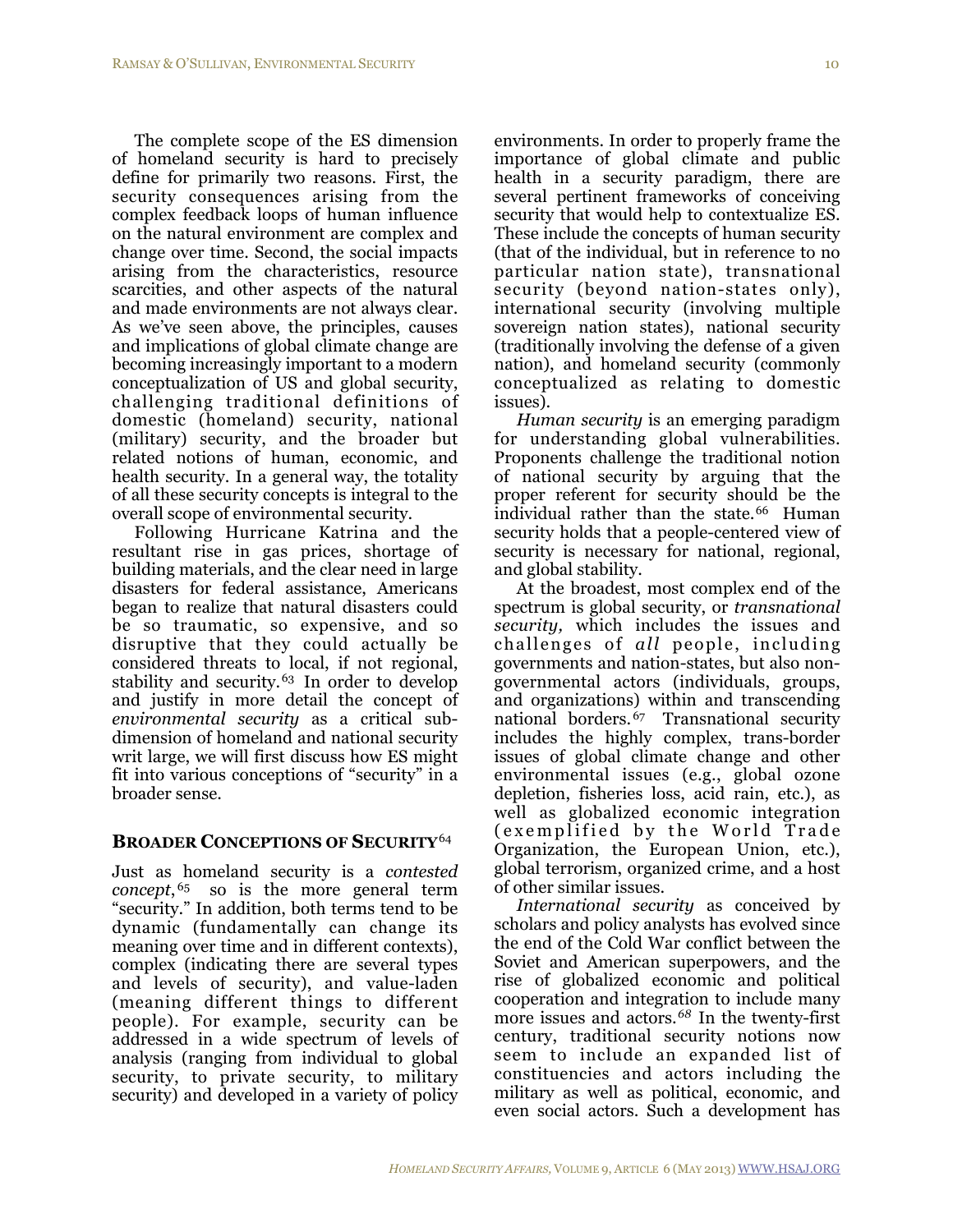fundamentally changed the strategic thinking behind international security.

A related term, *national security,* [69](#page-19-7) refers to the security of nation-states, or countries, as they are commonly known. In the United States during the Cold War, for instance, *traditional* national security definitions were oriented and aligned with military operations and objectives. However, over the ensuing twenty years, the concept widened over the breadth of issues that might be included within security definitions.  $70^{\circ}$  $70^{\circ}$  At a policy level, US national security is funded by both House and Senate financial appropriations and historically relates to a military defense of national interests from traditionally military entities implemented and determined primarily at the level of the *executive branch* of government.

*Environmental Security (ES)* challenges certain traditional notions of *national security* and *homeland security* because of the complex nature of the issues it incorporates as described above*.* By necessity ES must include many *non-traditional security* stakeholders, even at the national level alone – including US agencies such as the Environment Protection Agency (EPA), the National Aeronautics and Space Administration (NASA), the Department of Agriculture, the National Oceanic and Atmospheric Administration, the Department of Energy, and the Public Health Service, as well as many independent and government scientists doing research on climate changerelated issues, technologies, etc.[71](#page-19-9) For example, some states, such as California, have independently enacted climate security related legislation to reduce greenhouse gas (GHG) emissions through regulation and tax incentives. [72](#page-19-10) 

To define ES requires an appreciation of the intersection of human security and human activity and wellbeing as they interact with the global environment, including the causes and effects of environmental degradation. Hence, ES would integrate climate science, critical infrastructure protection, emergency management, public health and the resulting impact on the political economies, governments, and societies around the world. In her dissertation research, Elizabeth Chalecki suggests ES is "the ability of a nation or a society to withstand environmental asset scarcity, environmental risks or adverse changes, or environment-related tensions or conflicts." [73](#page-19-11) Though somewhat dated now, the Millennium Project surveyed many of the competing global versions of ES in a late 1990s, [74](#page-19-12) looking at various ways the term was used by experts, national governments, and international organizations.

#### **A WORKING DEFINITION OF ENVIRONMENTAL SECURITY**

There is no gold standard definition of ES, just as there is none for HS, but we believe good social scientific analysis of such a contested concept, as a sub-category of other theoretical constructs, should offer a working definition – rather than assume a term's meaning is well-known or well-established. We would offer the following definition of ES, from an academic or practice analytical perspective: *Environmental security is a process for understanding how extreme environmental or climatic events, acting locally or trans-nationally, can destabilize countries or regions of the world, resulting in geopolitical instability, resource conflicts, and subsequently enhanced risk to critical infrastructure, or a combination of these.*

Considering this definition, environmental security is, in many regards, the ultimate *transnational security* problem since it addresses security challenges that are the result of a complex mixture of physical, economic and political eco-systems issues, as well as the dynamic and often unpredictable interplay between natural and human systems. As a result, ES is often not just a localized domestic security problem for one nation. Rather, ES more often involves complex global security policy issues, requiring the participation of several governments, industrial organizations and non-governmental organizations, as well as many other global, regional and local groups.

#### **INCORPORATING ENVIRONMENTAL SECURITY INTO THE STRATEGIC CONTEXT OF HOMELAND SECURITY**

How might ES fit in within a larger strategic context of national or homeland security?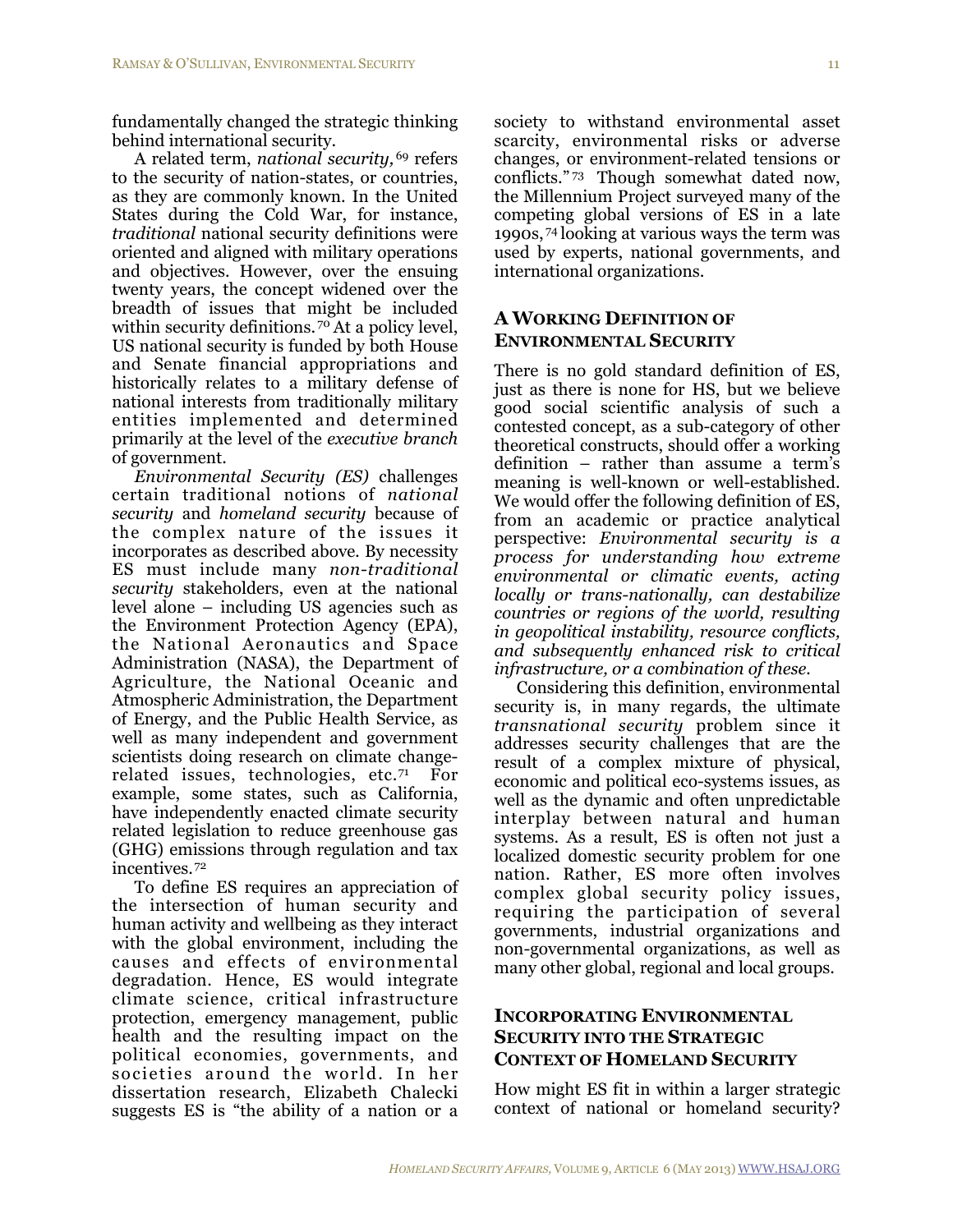Broadly, as defined above, environmental security concerns the domestic security of civilians within the United States or any other country, and this includes at a minimum emergency management activities that the Federal Emergency Management Agency (FEMA), a part of the Department of Homeland Security, might perform in the United States. Thus, in addition to political violence/terrorism, ES includes threats to the US economy from large-scale environmental accidents (such as the BP Deepwater Horizon Gulf oil spill); geological events (i.e., tsunamis, earthquakes) $75$  and climatic or weather extremes (such as Hurricane

Katrina, and even the 2011-12 US Western states' drought, aptly illustrated); strategic resource shortages (food, water, energy, etc.); and/or deficits to critical infrastructure (CI) – the mechanisms by which societies operate. In this sense, ES straddles the realms of transnational/trans-border, traditional international, national, as well as human security problem sets. And because it addresses both the risks of natural disasters and even of precursors to political disruption that can lead to terrorism, environmental security should be considered a key element of "homeland" security as well.



**Figure 1.** General Structure of the Environmental Security Construct, Drivers & Consequences

### **ENVIRONMENTAL SECURITY IN BOTH MDCS AND LDCS**

While not intended to be exhaustive, Figure 1 represents the general structure of the ES construct along with many of its proposed dimensions, drivers, consequences, feedback loops and inherent relationships integral to the ES construct and pertinent to strategic security planning. It is important to recall the proposed definition of ES when considering

Figure 1 in that ES is suspected of acting differentially across More Developed Countries (MDCs) such as the U.S. versus Less Developed Countries (LDCs) such as Mali. As such, it is worthy to note that even the wealthiest nations of the world, the United States, Scandinavia, Germany, Switzerland, Japan, etc., are vulnerable to major environmental disasters stemming from extreme weather events. Given the interdependencies of energy, water, and food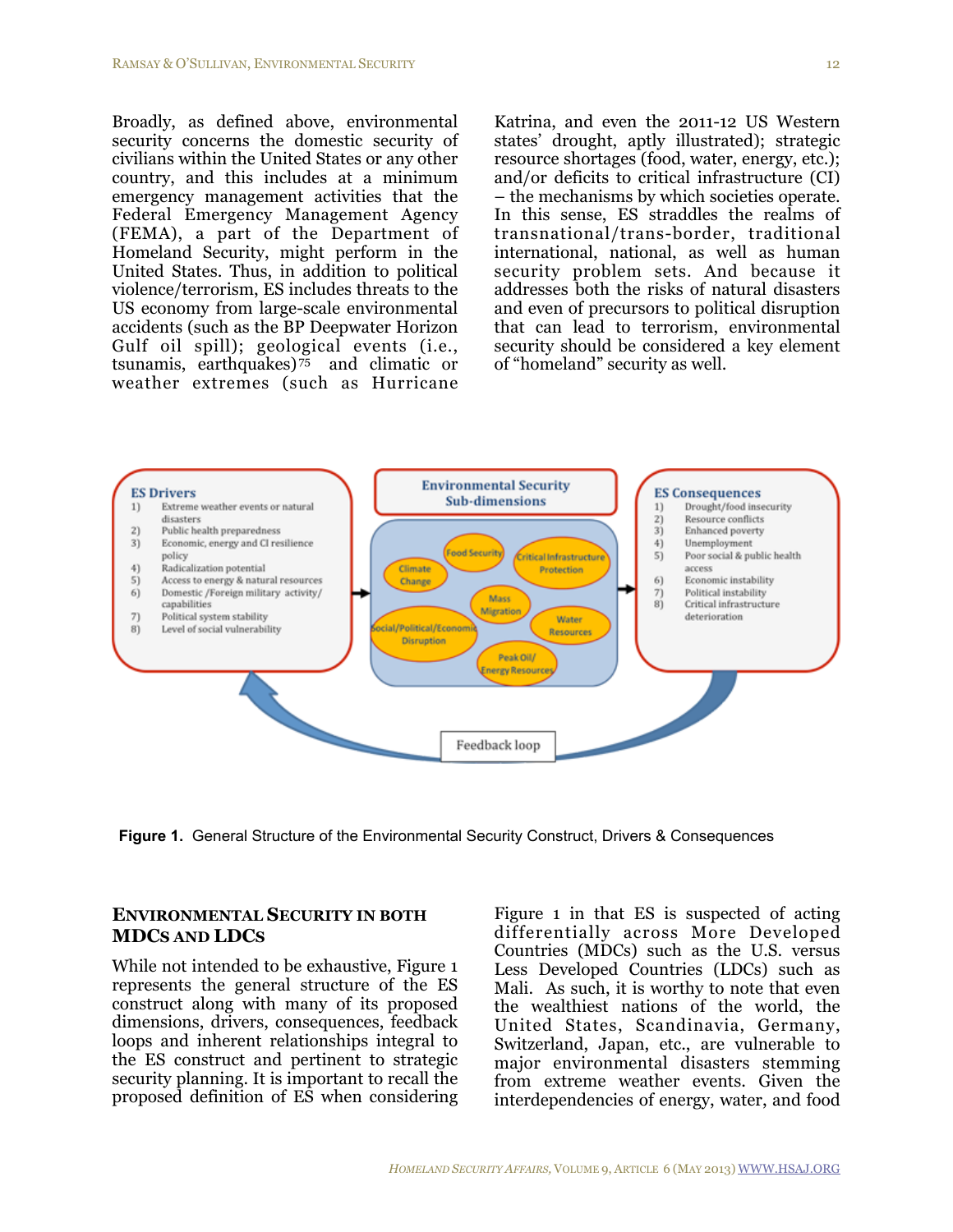security, and the economic impacts from large-scale natural disasters, global climate change in particular imparts an important range of security and policy challenges. Such impacts present challenges for the broader civilian domestic security construct (aka "homeland security"), as well as for practitioners and academic theorists alike.

Extreme weather events or the consequences of climate change result in direct threats to any population's wellbeing, jeopardizing the health and physical security of that population. In this sense, environmental threats act as instability multipliers in all nations, but especially in fragile nations or regions characterized by pervasive conflict. As a result, climate-related crises exacerbate existing societal challenges such as political instability, poverty, health, and migration, ultimately acting as catalyst for political unrest and reduced government legitimacy in the eyes of a nation's populace. Therefore avoiding or offsetting catastrophic environmental changes could result in less economic destabilization, less poverty and less disruptive migration, fewer refugees, and subsequently less regional destabilization.

For example, one recent potential environmental security hypothesis involves the "Arab Spring." It is probable that environmental variables played a significant role in at least some of the triggering events of the now-famous series of political upheavals in the Middle East. It is widely believed, for instance, that sharp spikes in food prices contributed to the "Arab Spring" uprising in the Middle East in 2010-2011, in part. The first manifestation of political turmoil occurred in Tunisia, and began with food protests due to rising food prices. Eventually this led to the fall of the Mubarak government in Egypt. [76](#page-20-1) The presumed linkage between climate-linked drought and subsequent crop failures in Russia in 2010 led to global food price increases – and political instability and food protests in poorer countries such as Egypt. This instability then undermined that government's political legitimacy, and arguably sparked the protests that resulted in Hosni Mubarak's downfall. Indeed, the continuing drought-related crop failures in the United States in 2012 and those projected by the continuing 2013 drought had already

### **CONCLUSIONS**

Ultimately, environmental security teaches us that just as homeland security doesn't end at the border; neither does national security start at the border. However, changes in traditional modes of thought and culture are never easy to accomplish as John Maynard Keynes reminds us:

The idea of the future being different from the present is so repugnant to our conventional modes of thought and behavior that we, most of us, offer a great resistance to acting on it in practice[.78](#page-20-3)

However, as documented above, there is mounting evidence that the principles and lessons ES offers are much more acceptable now to traditional national security analysts and institutions than has ever been the case. As the National Intelligence Council recently observed:

We are at a critical juncture in human history, which could lead to widely contrasting futures. It is our contention that the future is not set in stone, but is malleable, the result of an interplay among megatrends, game-changers and, above all, human agency. Our effort is to encourage decision-makers—whether in government or outside—to think and plan for the long term so that negative futures do not occur and positive ones have a better chance of unfolding.[79](#page-20-4)

Further, the October 2012 Harvard report on climate extremes outlines the US domestic "homeland" and national security interests in combatting climate change – both from prevention and adaptation and response dimensions. The report warns that the risks associated with extreme weather necessitate sustained and supplemented critical infrastructure, and a national strategy to improve scientific and technical situational awareness – particularly in the ability to track key variables (greenhouse gases; atmospheric, land and ocean temperatures; Arctic, Greenland, permafrost, and Antarctic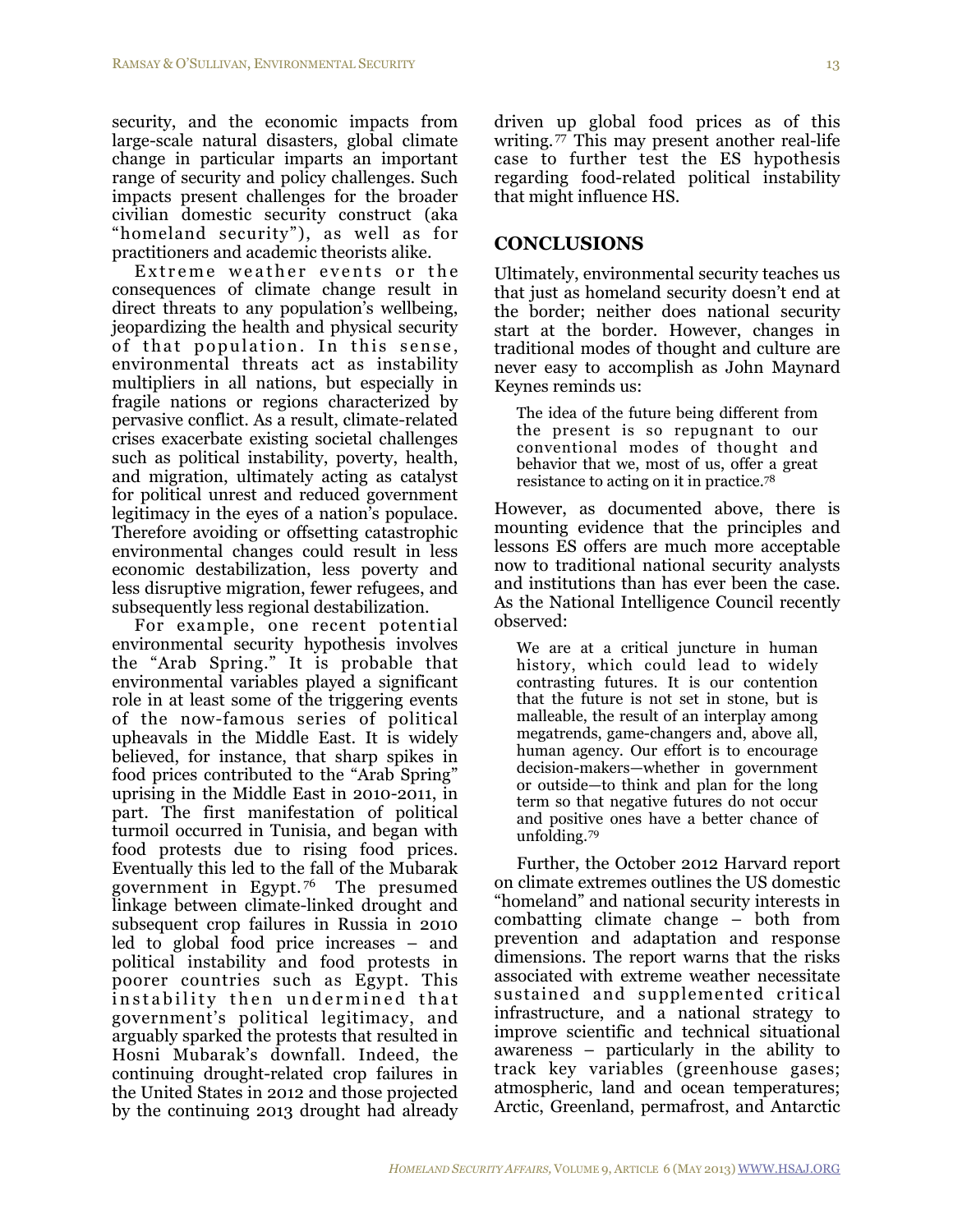ice melt; species decline and extinction; ocean acidification and coral reefs; and decline and collapse of entire ecosystems; etc.) and events that might enable better advanced warning about international security threats arising from changing climate. "Our critical observational infrastructure is at risk from declining funding… Without that knowledge, the needs of civil society and national security for mitigation and adaptation will go unmet." [80](#page-20-5)

Environmental security has become a component of homeland security and overall national security interests for all nations, developed and not, if for no other reason than environmental and vital resource access issues can be tied directly to emergence of broader political disruption, violence and ultimately even terrorism, as well as rapidly growing threats to critical infrastructure protection. In this way, ES challenges traditional notions of national security because military prowess may not be the best instrument of national power to address – and particularly to prevent – the complex global environmental and resource threats ES poses. Further, ES broadens and enriches an emergent (though currently unresolved) definition and mission portfolio for homeland security, in the face of domestic challenges that require new models of comparative risk analysis, budgeting, interdisciplinary policy, and interagency collaboration.

Clearly the attention and focus on the policy consequences of global warming, and the scientific consensus on the basic fact of anthropogenic climate changes, goes well beyond the academic science communities. A systematic, rigorous study of environmental security in the context of homeland security will require embracing a diverse collection of disciplines and practitioners to address the unique, important (and complex) resource scarcity and climate change problem sets. While some of this progress will be made quickly, other aspects will take more time. Regardless, resilient, sustainable solutions are needed now.

#### **ABOUT THE AUTHORS:**

*James D. (Jim) Ramsay is currently a certified safety professional, professor, and coordinator of the Homeland Security Program at Embry-Riddle Aeronautical University, which he began in 2006. He teaches courses in emergency management, environmental security, strategic planning, exercise design and evaluation, and terrorism. Dr. Ramsay was recently appointed by the US secretary of Health and Human Services to serve on the Board of Scientific Counselors to the director of the National Institute of Occupational Safety and Health in the CDC. Dr. Ramsay also serves on the board of directors for ABET, Inc. and on the Education Standards Committees for both the International Association for Intelligence Education (IAFIE) and the American Society of Safety Engineers (ASSE), where he also chairs the committee. Dr. Ramsay may be contacted at [ramsa301@erau.edu](mailto:ramsa301@erau.edu).* 

*Terrence M. O'Sullivan is associate director of the Center for Emergency Management and Homeland Security Policy Research, assistant professor of Political Science, and adjunct professor in the Consortium of Eastern Ohio Master of Public Health (CEOMPH) Program at the University of Akron. Before joining the faculty at U. Akron, he was a research associate at the Center for Risk and Economic Analysis of Terrorism Events (CREATE), at the University of Southern California – the first Department of Homeland Security Center of Excellence. His research and teaching includes examination of domestic US politics, risk analysis, and policy related to emergency management of natural disasters, public health/biosecurity, environmental security, and terrorism/ homeland security risks. He may be contacted at [tmo@uakron.edu](mailto:tmo@uakron.edu).* 

#### **ACKNOWLEDGEMENTS**

Special thanks to Chris Bellavita and Linda Kiltz for their invaluable and constructive critiques and suggestions. Nonetheless, as always, any flaws contained herein are the authors' responsibility.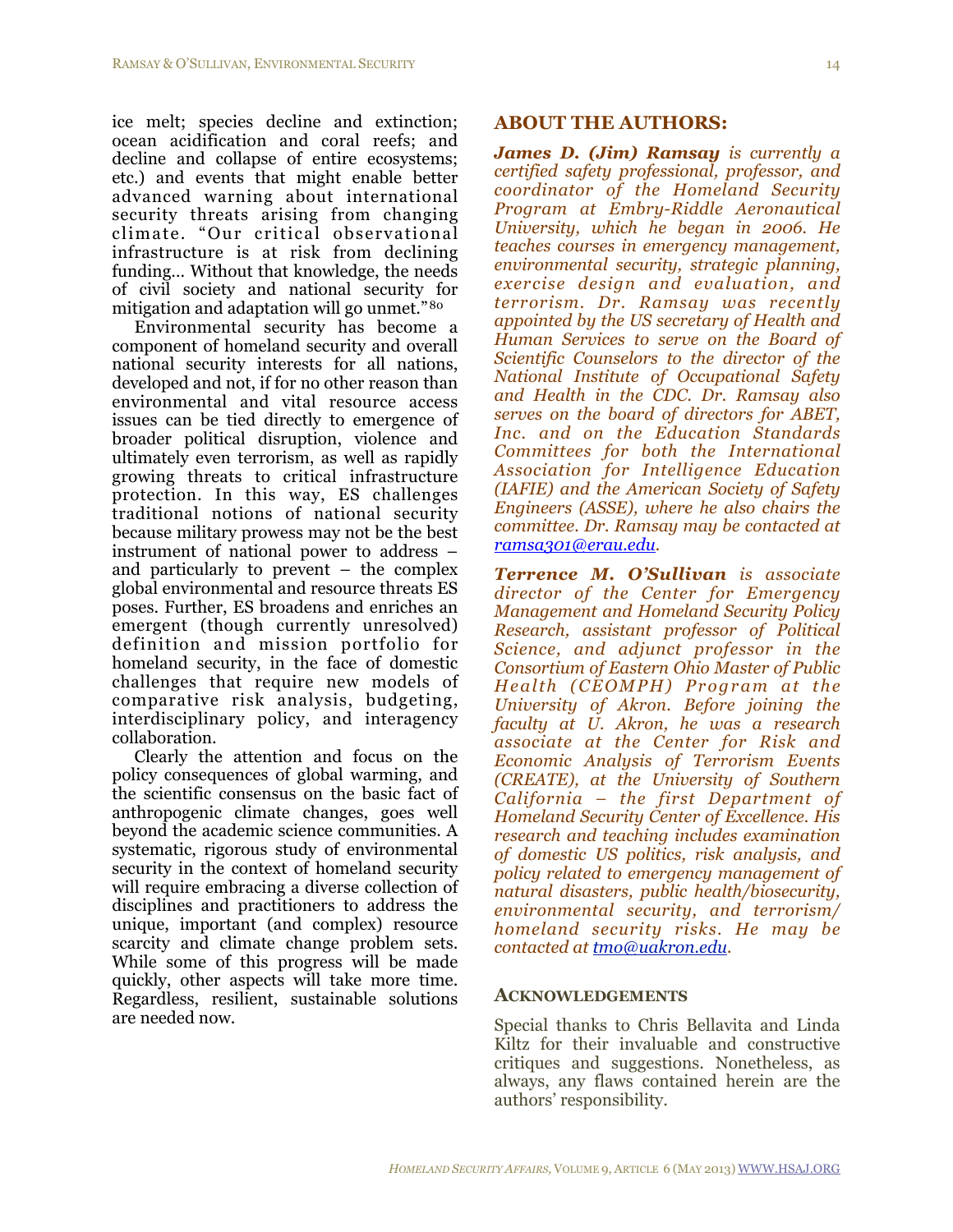<span id="page-15-1"></span><sup>2</sup> "Drought on Verge of Reaching Dust Bowl Proportions as Severe Dry Weather is Forecast to Get Worse... and it Forces up the Price of Groceries," *Daily Mail,* July 16, 2012, [http://www.dailymail.co.uk/news/article-2174446/](http://www.dailymail.co.uk/news/article-2174446/Drought-verge-Dust-Bowl-proportions-severe-dry-weather-forces-price-groceries.html?ito=feeds-newsxml) [Drought-verge-Dust-Bowl-proportions-severe-dry-weather-forces-price-groceries.html?ito=feeds-newsxml;](http://www.dailymail.co.uk/news/article-2174446/Drought-verge-Dust-Bowl-proportions-severe-dry-weather-forces-price-groceries.html?ito=feeds-newsxml) Kenneth Strzepek, Gary Yohe, James Neumann and Brent Boehlert, "Characterizing Changes in Drought Risk for the United States from Climate Change," *Environmental Research Letters* 5 (October-December 2010), iopscience.iop.org/1748-9326/5/4/044012/fulltext/.

<span id="page-15-2"></span>3 Matt Pearce, "Western Wildfires Destroy Nearly 1,000 Homes so Far this Year," *Los Angeles Times,* July 1, 2012, <http://www.latimes.com/news/nation/nationnow/la-na-nn-recordbreaking-wildfires-20120701,0,2490361.story>

<span id="page-15-3"></span><sup>4</sup> [Jason Samenow,](http://www.washingtonpost.com/jason-samenow/2011/08/01/gIQAMnn9nI_page.html) "Derecho: Behind Washington, D.C.'s Destructive Thunderstorm Outbreak, June 29, 2012" *Washington Post,* June 30, 2012, [http://www.washingtonpost.com/blogs/capital-weather-gang/post/derecho](http://www.washingtonpost.com/blogs/capital-weather-gang/post/derecho-behind-washington-dcs-destructive-thunderstorm-outbreak-june-29-2012/2012/06/30/gJQA22O7DW_blog.html)[behind-washington-dcs-destructive-thunderstorm-outbreak-june-29-2012/2012/06/30/gJQA22O7DW\\_blog.html](http://www.washingtonpost.com/blogs/capital-weather-gang/post/derecho-behind-washington-dcs-destructive-thunderstorm-outbreak-june-29-2012/2012/06/30/gJQA22O7DW_blog.html).

<span id="page-15-4"></span>5 Zack Colman, "Napolitano on Weird Weather and Climate Change: 'There's a Pattern Here'," *The Hill,* July 5, 2012, [http://thehill.com/blogs/e2-wire/e2-wire/236357-napolitano-on-weird-weather-and-climate-change-theres-a](http://thehill.com/blogs/e2-wire/e2-wire/236357-napolitano-on-weird-weather-and-climate-change-theres-a-pattern-here)[pattern-here](http://thehill.com/blogs/e2-wire/e2-wire/236357-napolitano-on-weird-weather-and-climate-change-theres-a-pattern-here)

<span id="page-15-5"></span><sup>6</sup> For a discussion of surveys of experts and the many scientific academies and organizations that endorse the scientific consensus – or do not oppose it, see Skeptical Science, "Is there a global consensus on global warming?" [http://www.skepticalscience.com/global-warming-scientific-consensus-intermediate.htm.](http://www.skepticalscience.com/global-warming-scientific-consensus-intermediate.htm) As noted in this discussion: "A survey of all peer-reviewed abstracts on the subject 'global climate change' published between 1993 and 2003 shows that not a single paper rejected the consensus position that global warming is man caused (Oreskes, N. Science 3 December 2004: Vol. 306 no. 5702 p. 1686). 75% of the papers agreed with the consensus position while 25% made no comment either way (focused on methods or paleoclimate analysis)."

<span id="page-15-6"></span>7 Many people are unaware that simply measuring atmospheric heat build up is wholly inadequate for assessing the scope of the problem. According to the Intergovernmental Panel on Climate Change (IPCC), between 1993 and 2003 alone, the oceans absorbed more than 90 percent of the additional trapped heat. This is good for the short-term atmospheric implications, but very bad for the long-term overall climate change – since that stored energy will change global climate and ocean dynamics eventually. For a good graph of the IPCC data, see

[http://www.skepticalscience.com/graphics.php?g=12;](http://www.skepticalscience.com/graphics.php?g=12)

<span id="page-15-7"></span>8Both global warming and climate change beget each other in the end – as warming causes climate changes that lead to feedback loops that further exacerbate warming. For a discussion of the difference between climate change and global warming, see for instance W Shi, S Wang, Q Yang, "Climate Change and Global Warming," *Reviews in Environmental Science and Bio/Technology* 9 (May 7, 2010):99-102; and for an very good timeline of climate change science progress over the last 150 years, see John Mason, "The History of Climate Science," Skeptical Science (April 7, 2013) at http://www.skepticalscience.com/history-climate-science.html

<span id="page-15-8"></span>9Previously cautious about tying extreme weather to climate, scientists are much more confident about the connection - particularly in heat/drought events. See, for instance, John Carey, "Storm Warnings: Extreme Weather is a Product of Climate Change," *Scientific American* (June 28, 2011), [http://www.scientificamerican.com/article.cfm?](http://www.scientificamerican.com/article.cfm?id=extreme-weather-caused-by-climate-change) [id=extreme-weather-caused-by-climate-change;](http://www.scientificamerican.com/article.cfm?id=extreme-weather-caused-by-climate-change) Jason Samenow, "NOAA Scientist: 80 Percent Chance Recent Heat Records Due to Climate change," *Washington Post,* July 10, 2012, [http://www.washingtonpost.com/blogs/capital](http://www.washingtonpost.com/blogs/capital-weather-gang/post/noaa-scientist-80-percent-chance-todays-heat-records-due-to-climate-change/2012/07/10/gJQAdv9waW_blog.html)[weather-gang/post/noaa-scientist-80-percent-chance-todays-heat-records-due-to-climate-change/2012/07/10/](http://www.washingtonpost.com/blogs/capital-weather-gang/post/noaa-scientist-80-percent-chance-todays-heat-records-due-to-climate-change/2012/07/10/gJQAdv9waW_blog.html) [gJQAdv9waW\\_blog.html;](http://www.washingtonpost.com/blogs/capital-weather-gang/post/noaa-scientist-80-percent-chance-todays-heat-records-due-to-climate-change/2012/07/10/gJQAdv9waW_blog.html) and Deborah Zabarenko and Laura Zuckerman, *"*West's Wildfires a Preview of Changed Climate: Scientists," NewsDaily*,* June 28, 2012, [http://www.newsdaily.com/stories/bre85r1pk-us-usa-wildfires](http://www.newsdaily.com/stories/bre85r1pk-us-usa-wildfires-climate/)[climate/#](http://www.newsdaily.com/stories/bre85r1pk-us-usa-wildfires-climate/)

<span id="page-15-9"></span><sup>10</sup> This was in contrast to all of his predecessors, though Tillerson downplayed the impact. "Climate Change Fears Overblown, says ExxonMobil Boss," *The Guardian,* June 28, 2012, [http://www.guardian.co.uk/environment/2012/](http://www.guardian.co.uk/environment/2012/jun/28/exxonmobil-climate-change-rex-tillerson) [jun/28/exxonmobil-climate-change-rex-tillerson](http://www.guardian.co.uk/environment/2012/jun/28/exxonmobil-climate-change-rex-tillerson)

<span id="page-15-0"></span><sup>1</sup> Remarks of International Monetary Fund Managing Director Christine Lagarde, speaking at the World Economic Forum in Davos, Switzerland, January 2013, as reported by David Runnalls, "'Roasted, Toasted, Fried and Grilled': Climate-change Talk from an Unlikely Source," *Global and Mail*, February 1, 2013, [http://](http://www.theglobeandmail.com/commentary/roasted-toasted-fried-and-grilled-climate-change-talk-from-an-unlikely-source/article8077946/) [www.theglobeandmail.com/commentary/roasted-toasted-fried-and-grilled-climate-change-talk-from-an-unlikely](http://www.theglobeandmail.com/commentary/roasted-toasted-fried-and-grilled-climate-change-talk-from-an-unlikely-source/article8077946/)[source/article8077946/.](http://www.theglobeandmail.com/commentary/roasted-toasted-fried-and-grilled-climate-change-talk-from-an-unlikely-source/article8077946/) Lagarde is a former finance minister in the conservative French government of Nicolas Sarkozy. She was answering audience questions about critical issues for the world's economic future.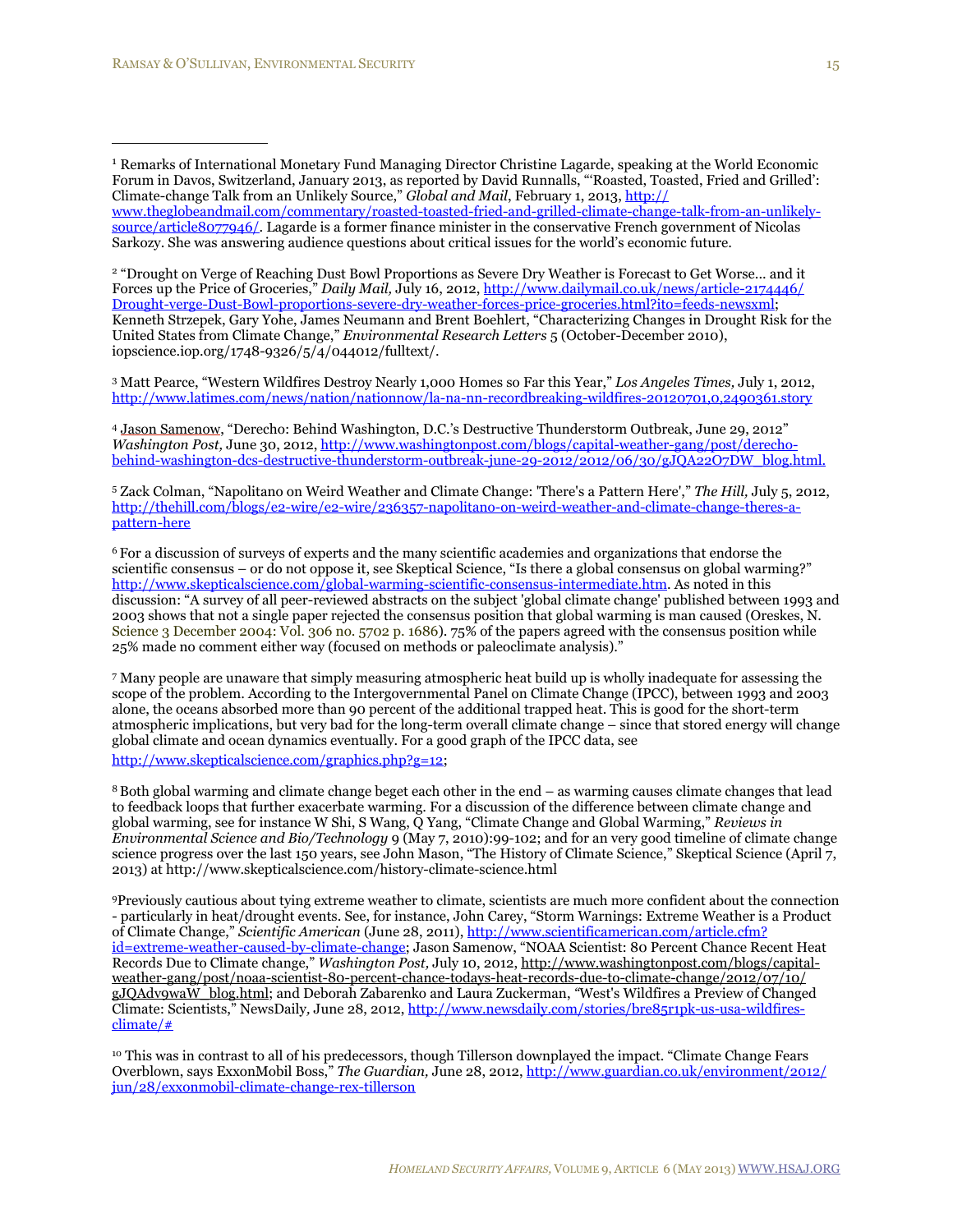<span id="page-16-0"></span><sup>11</sup> Colman, "Napolitano on Weird Weather."

<span id="page-16-1"></span><sup>12</sup> The seminal article at the time, demonstrating that human carbon emissions were not just being absorbed by the oceans, was Roger Revelle and Hans E. Suess, "Carbon Dioxide Exchange between Atmosphere and Ocean and the Question of an Increase of Atmospheric CO2 During the Past Decades," *Tellus* 9 (1957):18-27.

<span id="page-16-2"></span>13 Richard B. Alley, *Earth: An Operator's Manual* (New York: W. W. Norton & Company, 2011).

<span id="page-16-3"></span>14 The lighter carbon-12 from fossil fuels burning is contrasted with heavier, natural carbon-13. See John Cook, "The Scientific Guide to Global Warming Skepticism," SkepticalScience.com, December 2010, [http://](http://www.physics.smu.edu/pseudo/GlobalWarming/Guide_to_Skepticism.pdf) [www.physics.smu.edu/pseudo/GlobalWarming/Guide\\_to\\_Skepticism.pdf](http://www.physics.smu.edu/pseudo/GlobalWarming/Guide_to_Skepticism.pdf) and A.C. Manning and R.F. Keeling, R.F. (2006). Global oceanic and land biotic carbon sinks from the Scripps atmospheric oxygen flask sampling network," *Tellus* Series B-Chemical and Physical Meteorology, 58 (2006): 95–116.

<span id="page-16-4"></span>15 Indeed, absent major changes in current trajectory, climate change is arguably set to become one of the largest ongoing disasters in all of human history.

<span id="page-16-5"></span>16 A. Leiserowitz, E. Maibach, C. Roser-Renouf, and N. Smith, *Global Warming's Six Americas* (Yale Project on Climate Change Communication, 2011) and Z. Leviston, A. Leitch, M. Greenhill, R. Leonard, and I. Walker, *Australians' Views of Climate Change* (Commonwealth Scientific and Industrial Research Organisation, 2011).

<span id="page-16-6"></span>17 At least until recently the Europeans were the main drivers of global climate treaty agreements, though the longterm economic recessionary weakness in the EU after 2008 slowly reduced political willingness among many EU countries to make major cuts in carbon outputs. See for instance Barbara Lewis, "Euro debt crisis saps EU's ability to lead climate debate," *Reuters,* November 26, 2012, [http://www.reuters.com/article/2012/11/26/us-climate-talks-eu](http://www.reuters.com/article/2012/11/26/us-climate-talks-eu-idUSBRE8AP08H20121126)[idUSBRE8AP08H20121126](http://www.reuters.com/article/2012/11/26/us-climate-talks-eu-idUSBRE8AP08H20121126)

<span id="page-16-7"></span>18 Peter T. Doran and Maggie Kendall Zimmerman, "Examining the Scientific Consensus on Climate Change," *EOS*, Transactions American Geophysical Union 90, no. 3 (January 2009), [http://tigger.uic.edu/~pdoran/](http://tigger.uic.edu/~pdoran/012009_Doran_final.pdf) [012009\\_Doran\\_final.pdf](http://tigger.uic.edu/~pdoran/012009_Doran_final.pdf) .

<span id="page-16-8"></span><sup>19</sup> Concordia University, "Carbon Emissions Linked To Global Warming In Simple Linear Relationship," *ScienceDaily*, June 11, 2009, <http://www.sciencedaily.com/releases/2009/06/090610154453.htm>

<span id="page-16-9"></span>20Naomi Oreskes, "The Long Consensus on Climate Change," *Los Angeles Times,* February 1, 2007, [http://](http://www.washingtonpost.com/wp-dyn/content/article/2007/01/31/AR2007013101808.html) [www.washingtonpost.com/wp-dyn/content/article/2007/01/31/AR2007013101808.html](http://www.washingtonpost.com/wp-dyn/content/article/2007/01/31/AR2007013101808.html) .

<span id="page-16-10"></span>21 Jim Tankersley and Alexander C. Hart, "Bush-era EPA Document on Climate Change Released," *Los Angeles Times,* October 1, 2009,<http://articles.latimes.com/2009/oct/14/nation/na-epa-climate14>.; Mark Townsend and Paul Harris, "Now the Pentagon Tells Us: Climate Change will Destroy Us," *The Guardian UK,* February 21, 2004, [http://](http://www.guardian.co.uk/environment/2004/feb/22/usnews.theobserver) [www.guardian.co.uk/environment/2004/feb/22/usnews.theobserver](http://www.guardian.co.uk/environment/2004/feb/22/usnews.theobserver)

<span id="page-16-11"></span>22 The White House, *United States National Security Strategy of 2006* (Washington, DC: Government Printing Office, March 2006),<http://merln.ndu.edu/whitepapers/USnss2006.pdf>

<span id="page-16-12"></span>23 Ibid., 52.

<span id="page-16-13"></span><sup>24</sup> It is beyond the scope of this discussion to adequately describe the convoluted American climate change politics, but the literature is extensive. Among the best histories is Naomi Oreskes and Erik Conway, *Merchants of Doubt: How a Handful of Scientists Obscured the Truth on Issues from Tobacco Smoke to Global Warming* (Bloomsbury Press, 2010). For a number of other links to discussions of climate science denial during the Bush administration, including Congressional testimony by Rick Piltz, a former senior scientist under the Bush administration, who documented efforts to suppress climate science reports before and after he resigned, see Rick Piltz, "New National Climate Assessment draft report a reminder of the first NCA and the Bush White House denial machine." Climate Science Watch, January 28, 2013, [http://www.climatesciencewatch.org/2013/01/28/new-national-climate](http://www.climatesciencewatch.org/2013/01/28/new-national-climate-assessment-draft-report-a-reminder-of-the-first-nca-and-the-bush-white-house-denial-machine/)[assessment-draft-report-a-reminder-of-the-first-nca-and-the-bush-white-house-denial-machine/](http://www.climatesciencewatch.org/2013/01/28/new-national-climate-assessment-draft-report-a-reminder-of-the-first-nca-and-the-bush-white-house-denial-machine/)

<span id="page-16-14"></span>25 For instance, as NASA's Erik Conway points out, "temperature change itself isn't the most severe effect of changing climate. Changes to precipitation patterns and sea level are likely to have much greater human impact than the higher temperatures alone. For this reason, scientific research on climate change encompasses far more than surface temperature change. So 'global climate change' is the more scientifically accurate term. Like the Intergovernmental Panel on Climate Change, we've chosen to emphasize global climate change on this website, and not global warming. See Erik Conway, "What's In a Name? Global Warming vs. Climate Change," NASA, December 9, 2008, [http://](http://www.nasa.gov/topics/earth/features/climate_by_any_other_name.html) [www.nasa.gov/topics/earth/features/climate\\_by\\_any\\_other\\_name.html](http://www.nasa.gov/topics/earth/features/climate_by_any_other_name.html)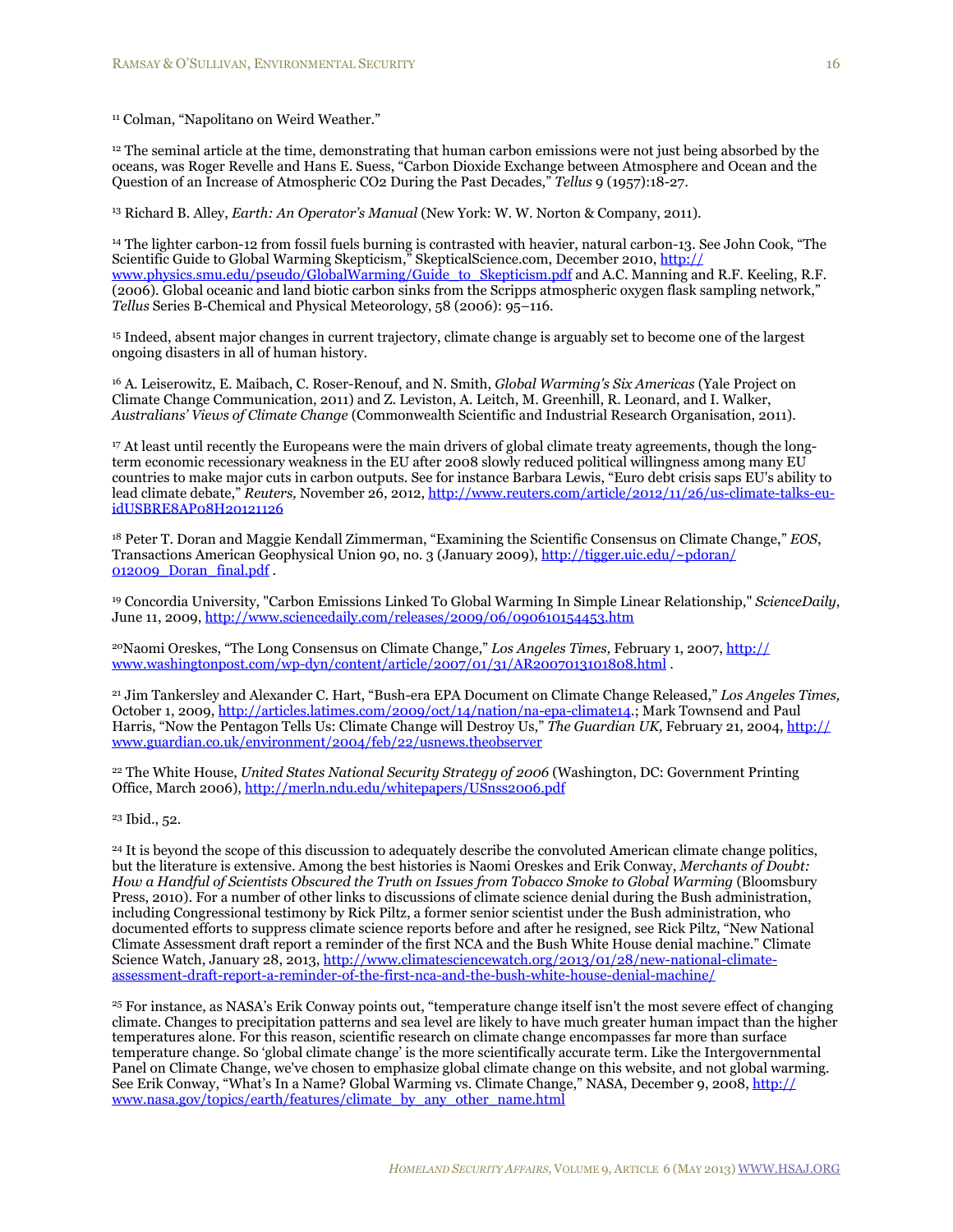<span id="page-17-0"></span><sup>26</sup> National Public Radio, "Climate Change Trends: Carbon Emission Giants", December 10, 2011, [http://](http://www.npr.org/2009/12/11/121240453/climate-change-trends-carbon-emissions-giants) [www.npr.org/2009/12/11/121240453/climate-change-trends-carbon-emissions-giants](http://www.npr.org/2009/12/11/121240453/climate-change-trends-carbon-emissions-giants)

<span id="page-17-1"></span>27 International Energy Agency, *Key World Energy Statistics 2011* (IEA, 2012), [http://www.iea.org/publications/](http://www.iea.org/publications/freepublications/publication/name,20938,en.html) [freepublications/publication/name,20938,en.html](http://www.iea.org/publications/freepublications/publication/name,20938,en.html) and Worldwatch Institute, "Global Fossil Fuel Consumption Surges," Worldwatch Institute (2005),<http://www.worldwatch.org/global-fossil-fuel-consumption-surges>

<span id="page-17-2"></span>28 Glenn Scherer and DailyClimate.org, "Climate Science Predictions Prove Too Conservative: Checking 20 years worth of projections shows that the Intergovernmental Panel on Climate Change has consistently underestimated the pace and impacts of global warming," *Scientific American,* December 6, 2012, [http://](http://www.scientificamerican.com/article.cfm?id=climate-science-predictions-prove-too-conservative) [www.scientificamerican.com/article.cfm?id=climate-science-predictions-prove-too-conservative;](http://www.scientificamerican.com/article.cfm?id=climate-science-predictions-prove-too-conservative) and S. Rahmstorf, G. Foster, and A. Cazenave, "Comparing climate projections to observations up to 2011," *Environmental Research Letters* 7 (2012), <http://iopscience.iop.org/1748-9326/7/4/044035/article>

<span id="page-17-3"></span><sup>29</sup> Yale Global Online, "Climate Skeptic Reverses Course," August 1, 2012, [http://yaleglobal.yale.edu/content/koch](http://yaleglobal.yale.edu/content/koch-funded-climate-change-skeptic-reverses-course)[funded-climate-change-skeptic-reverses-course](http://yaleglobal.yale.edu/content/koch-funded-climate-change-skeptic-reverses-course).

<span id="page-17-4"></span>30 "Climate Change is already damaging the Global Economy, report finds," *The Guardian*, September 26, 2012, <http://www.guardian.co.uk/environment/2012/sep/26/climate-change-damaging-global-economy>

<span id="page-17-5"></span>31 Ibid.

<span id="page-17-6"></span>32 Michael McElroy and D. James Baker, "Climate Extremes: Recent Trends with Implications for National Security." Harvard University Center for the Environment (October 2012)

<span id="page-17-7"></span>33 Ibid., 69.

<span id="page-17-8"></span><sup>34</sup> Michael McElroy quoted in "A New Harvard Report Probes Security Risks of Extreme Weather and Climate Change," Harvard University Center for the Environment press release, October 2012, [http://](http://environment.harvard.edu/climate-extremes) [environment.harvard.edu/climate-extremes](http://environment.harvard.edu/climate-extremes)

<span id="page-17-9"></span>35 John D. Steinbruner, Paul C. Stern, and Jo L. Husbands, Editors, *Climate and Social Stress: Implications for Security Analysis* (National Academies of Science, Committee on Assessing the Impact of Climate Change on Social and Political Stresses; Board on Environmental Change and Society; Division of Behavioral and Social Sciences and Education; National Research Council, 2012).

<span id="page-17-10"></span>36 Ibid, 3.

<span id="page-17-11"></span>37 Decline in arctic ice keeps breaking records and exceeding the models. John Vidal, "Arctic expert predicts final collapse of sea ice within four years," *The Guardian* UK, September 17, 2012, [http://www.guardian.co.uk/](http://www.guardian.co.uk/environment/2012/sep/17/arctic-collapse-sea-ice) [environment/2012/sep/17/arctic-collapse-sea-ice](http://www.guardian.co.uk/environment/2012/sep/17/arctic-collapse-sea-ice) and National Climate Assessment and Development Advisory Committee, *National Climate Assessment Draft Report* (Washington, DC: NOAA,2013), 29, This is written by a federal advisory committee established as per the Federal Advisory Committee Act of 1972. The Committee serves to oversee the activities of the National Climate Assessment. Its members are diverse in background, expertise, geography and sector of employment. A formal record of the committee can be found at the [NOAA NCADAC](http://www.nesdis.noaa.gov/NCADAC/index.html) website. See <http://ncadac.globalchange.gov/>

<span id="page-17-12"></span>38 Elisabeth Rosenthal, "Race Is On as Ice Melt Reveals Arctic Treasures," *New York Times,* September 18, 2012, [http://www.nytimes.com/2012/09/19/science/earth/arctic-resources-exposed-by-warming-set-off](http://www.nytimes.com/2012/09/19/science/earth/arctic-resources-exposed-by-warming-set-off-competition.html?pagewanted=all&_r=0)competition.html?pagewanted=all& $r=0$ ; and National Climate Assessment Draft Report, ibid. (various sections)

<span id="page-17-13"></span>39 Ibid.

<span id="page-17-14"></span>40 Ibid.

<span id="page-17-15"></span>41Wynne Parry, "Northeastern U.S. Coast is 'Hotspot' for Sea Level Rise," LiveScience, June 25, 2012, [http://](http://www.livescience.com/21158-sea-level-rise-northeast-coast.html) [www.livescience.com/21158-sea-level-rise-northeast-coast.html.](http://www.livescience.com/21158-sea-level-rise-northeast-coast.html) See also, Michael D. Lemonick, "Sea Level Rising Faster Than Average In Northeastern U.S." Climate Central, October 18, 2012, [http://www.climatecentral.org/news/](http://www.climatecentral.org/news/sea-level-rising-faster-than-average-in-the-u.s.-northeast-15129) [sea-level-rising-faster-than-average-in-the-u.s.-northeast-15129;](http://www.climatecentral.org/news/sea-level-rising-faster-than-average-in-the-u.s.-northeast-15129) Asbury H, Sallenger Jr., Kara S. Doran, and Peter A. Howd, "Hotspot of accelerated sea-level rise on the Atlantic coast of North America." *Nature Climate Change* 2 (2012), <http://www.nature.com/nclimate/journal/v2/n12/full/nclimate1597.html>. As scientists note, the rise in East Coast sea levels is due to a number of factors, including post-ice age land subsidence in some areas such as Norfolk, VA. But clearly some is due to warming-related disruptions in ocean currents, heat-expanded water volume, and melting of worldwide glacial ice.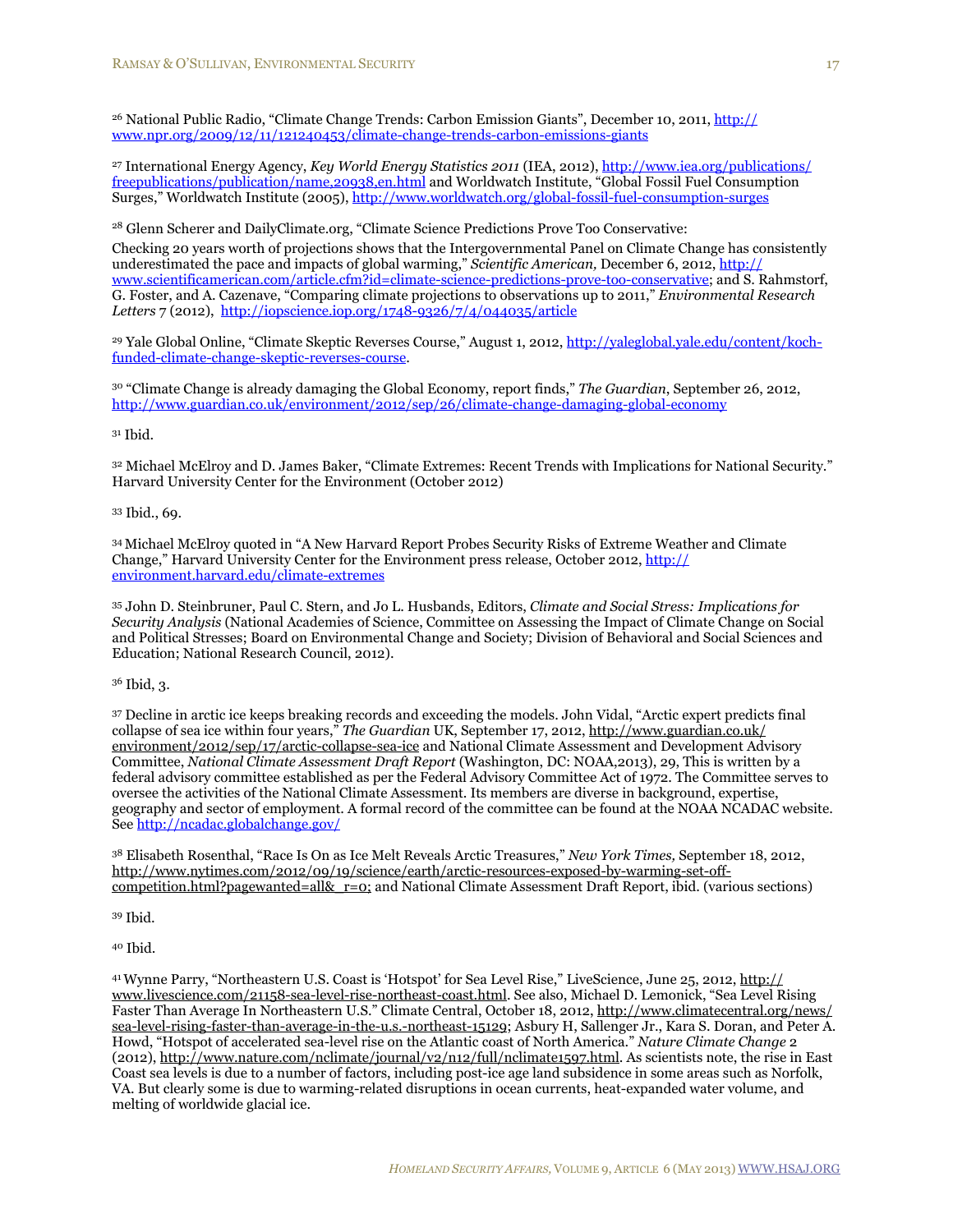#### <span id="page-18-0"></span><sup>42</sup> Ibid.

<span id="page-18-1"></span>43 World Bank, *Turn Down the Heat: Why a 4°C Warmer World Must be Avoided* (World Bank Report, Potsdam Institute for Climate Impact Research and Climate Analytics, November 2012), ix.

<span id="page-18-2"></span>44C. Dale, *National Security Strategy: Legislative Mandates, Execution to Date, and Considerations for Congress* (Congressional Research Service, May 28, 2008; TR News, "Security and Critical Infrastructure Protection: Progress and Paths to Resilience," *Transportation Research Board of the National Academies of Science* 275 (July-August, 2011); J. Busby, T. Smith, K. White, S. Strange, *Locating Climate Insecurity: Where are the Most Vulnerable Places in Africa?* (The Robert Strauss Center for International Security and Law, August 2010); B. Vaughn, N. Carter, P Sheikh, R. Johnson, *Security and the Environment in Pakistan* CRS report 7-57-- (Congressional Research Service, August 3, 2010); National Academies, *National Security Implications for Climate Change for US Naval Forces:*  Letter Report (Committee on National Security Implications of Climate Change for US Naval Forces, 2010); J. Ackerman. "Climate Change, National Security, and the QDR: Avoiding the Perfect Storm," *Strategic Studies Quarterly* (Spring 2008); C. Parthemore and W. Rogers, *Sustaining Security: How Natural Resources Influence National Security* (Center for New American Security, June 2010); J. Busby, *Climate Change and National Security: An Agenda for Change*, CSR no. 32 (Council on Foreign Relations, November 2007); *2009 US National Intelligence Strategy*.

<span id="page-18-3"></span>45 Interestingly, in addition to the security, intelligence and defense industries, several other US federal agencies now monitor climate change science. Included are: the Centers for Disease Control and Prevention at [http://](http://www.cdc.gov/climateandhealth/publications.htm) [www.cdc.gov/climateandhealth/publications.htm](http://www.cdc.gov/climateandhealth/publications.htm), the Environmental Protection Agency at [http://www.epa.gov/](http://www.epa.gov/climatechange/) [climatechange/](http://www.epa.gov/climatechange/) and the U.S. Department of Agriculture at: [http://www.usda.gov/oce/climate\\_change/](http://www.usda.gov/oce/climate_change/).

<span id="page-18-4"></span>46 US Department of Defense, The Quadrennial Defense Review, May 2011,<http://www.defense.gov/qdr/>.

<span id="page-18-5"></span>47 Ibid., 7.

<span id="page-18-6"></span>48 Ibid., 84-85.

<span id="page-18-7"></span>49 The Pew Project on Energy, Security and Climate, "Pew Project on National Security, Energy and Climate Reacts to Department of Defense's Quadrennial Defense Review," Press Release, February 3, 2010, [http://www.pewtrusts.org/](http://www.pewtrusts.org/news_room_detail.aspx?id=57140) [news\\_room\\_detail.aspx?id=57140.](http://www.pewtrusts.org/news_room_detail.aspx?id=57140)

<span id="page-18-8"></span>50 National Intelligence Council, *Global Trends 2030: Alternative Worlds* (NIC, December 2012), iv, [www.dni.gov/](http://www.dni.gov/nic/globaltrends) [nic/globaltrends.](http://www.dni.gov/nic/globaltrends)

<span id="page-18-9"></span>51 Ibid., 16.

<span id="page-18-10"></span>52 Ibid., 44.

<span id="page-18-11"></span>53 Arpita Bhattacharyya and Michael Werz. "Climate Change, Migration, and Conflict in Southern Asia: Rising Tensions and Policy Options across the Subcontinent," *Center for American Progress Report* (December 2012), 1.

<span id="page-18-12"></span>54 Ibid.

<span id="page-18-13"></span>55 Ibid.

<span id="page-18-14"></span>56 Robert G. Wirsing, "The Brahmaputra: Water hotspot in Himalayan Asia." Global Water Forum, June 2, 2012, <http://www.globalwaterforum.org/2012/06/02/the-brahmaputra-water-hotspot-in-himalayan-asia/>

<span id="page-18-15"></span>57 "Climate Change Threatens Global Security, Warn Medical and Military Leaders," from the *British Medial Journal* as cited at ScienceDaily, April 5, 2011, <http://www.sciencedaily.com/releases/2011/04/110405194110.htm>.

<span id="page-18-16"></span>58 Ibid.

<span id="page-18-17"></span>59 Ibid.

<span id="page-18-18"></span>60 Ibid.

<span id="page-18-19"></span>61 Wicked problems are problems that exhibit the following characteristics: the solution depends on how the problem is framed, stakeholders vary considerably in how they define and understand the problem, the constraints and resources available to address the problem change over time, the problem is never (totally) solved. See Tom Ritchey, *Wicked Problems* (Swedish Morphological Society, 2005, revised 2013),<http://www.swemorph.com/pdf/wp.pdf>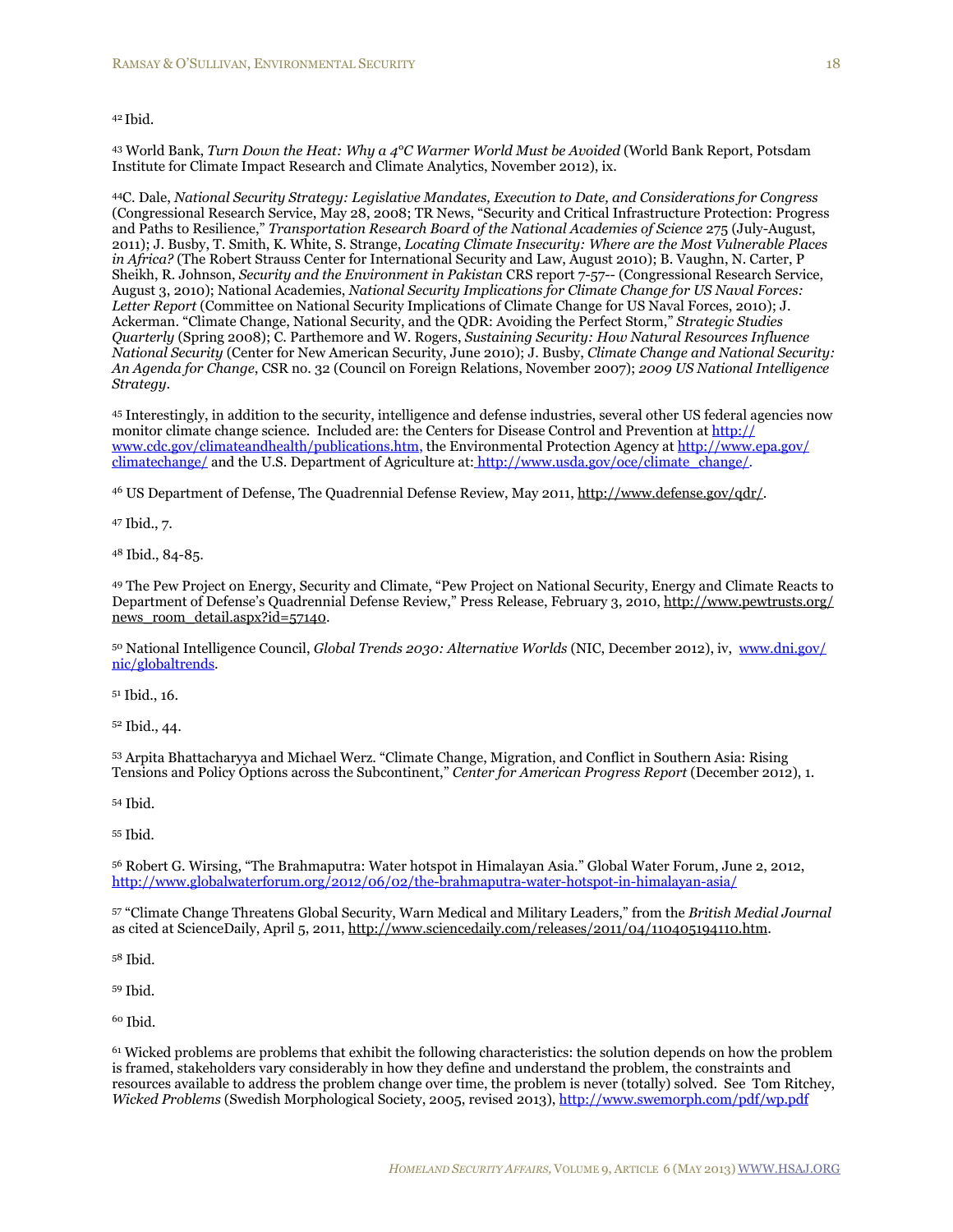<span id="page-19-0"></span>62 See *Homeland Security Affairs* VI, no. 2 (May 2010) dedicated to homeland security program development. Specifically, James Ramsay, Daniel Cutrer and Robert Raffel "Development of an Outcomes-based, Undergraduate Curriculum in Homeland Security", [http://www.hsaj.org/?article=6.2.4;](http://www.hsaj.org/?article=6.2.4) Greg Moore, John Hatzodony, Kelly Cronin, Mary Brekenridge. "Homeland Security-Related Education and the Private Liberal Arts College," <u>http://</u> [www.hsaj.org/?article=6.2.1](http://www.hsaj.org/?article=6.2.1); and Cheryl Polson, John Persyn, Shawn. Cupp, "Partnership in Progress: "A Model for Development of a Homeland Security Graduate Degree Program," [http://www.hsaj.org/?article=6.2.3.](http://www.hsaj.org/?article=6.2.3) See also Christopher Bellavita, "Changing Homeland Security: What is Homeland Security?" *Homeland Security Affairs* IV, no. 2 (June 2008),  $\frac{http://www.hsai.org/?article=4.2.1#}{http://www.hsai.org/?article=4.2.1#}.$ 

<span id="page-19-1"></span>63 For a case study on Hurricane Katrina, (as well as Artic Security) see the James Ramsay and Linda Kiltz, *Critical Issues Within the Homeland Security Enterprise: A Casebook* (Boulder, CO: Westfield Press, Praeger Publications, forthcoming Summer 2013), ISBN 978-0-8133-4827-8.

<span id="page-19-2"></span>64 This section is adapted from Terrence M. O'Sullivan and James Ramsay, "Environmental Security and Public Health," in Keith Logan and James Ramsay, eds., *Introduction to Homeland Security* (Westview Press, 2012).

<span id="page-19-3"></span>65 Contested refers to the general consensus at the moment of the lack of uniform definition or understanding of the term "homeland security". See specifically Bellavita "What is Homeland Security" and the more recent publication by Shawn Reese, *Defining Homeland Security: Analysis and Congressional Considerations* (Congressional Research Service, January 8, 2013).

<span id="page-19-4"></span>66 United Nations Human Security Unit, Human Security in Theory and Practice (United Nations Trust Fund for Human Security, 2009), [http://hdr.undp.org/en/media/HS\\_Handbook\\_2009.pdf](http://hdr.undp.org/en/media/HS_Handbook_2009.pdf).

<span id="page-19-5"></span>67 See for example, David P. Fidler, "Transnational Threats to National Security: Daniel Deudney's Case Against Linking Environmental Degradation and National Security,"<http://www.princeton.edu/~ppns/papers/Fidler.pdf>.

<span id="page-19-6"></span>68 "International security" is also a contested concept, and the most orthodox (Cold War-era especially) definitions addressed primarily military issues. But many scholars and analysts now advocate far broader definitions that include other, non-military, threats to the security of nations. For a discussion of this evolving thinking, see Barry Buzan and Lene Hansen, *The Evolution of International Security Studies* (Cambridge, MA: Cambridge University Press, 2009); and Barry Buzen, Ole Wæver, and Jaap DeWilde, *Security: A New Framework for Analysis* (Boulder, CO: Lynne Rienner Publishers, 1998). Further, Harold Brown went on to include both economic and environmental security as dimensions of US national security. Harold Brown, *Thinking about National Security: Defense and Foreign Policy in a Dangerous World* (1983) as quoted in Cynthia Ann Watson, Cynthia Ann (2008). *[U.S. National Security: a](http://books.google.co.in/books?id=KnlIR4YO2vsC)  [Reference Handbook](http://books.google.co.in/books?id=KnlIR4YO2vsC),* 2nd (revised) ed. (ABC-CLIO, 2008), 281. [ISBN](http://en.wikipedia.org/wiki/International_Standard_Book_Number) [978-1-59884-041-4.](http://en.wikipedia.org/wiki/Special:BookSources/978-1-59884-041-4) [http://](http://books.google.co.in/books?id=KnlIR4YO2vsC) [books.google.co.in/books?id=KnlIR4YO2vsC](http://books.google.co.in/books?id=KnlIR4YO2vsC).

<span id="page-19-7"></span>69 Interestingly, the term "national security" is not uniformly defined. Indeed a review of policies and acts related to the design and production of US national security varies depending on the context. For example, Maier's definition is: "National security... is best described as a capacity to control those domestic and foreign conditions that the public opinion of a given community believes necessary to enjoy its own self-determination or autonomy, prosperity and wellbeing." Charles S. Maier, "Peace and security for the 1990s," unpublished paper for the MacArthur Fellowship Program, Social Science Research Council, June 12, 1990. Quoted in "Defining National Security" by Joseph J. Romm, 1993, Council on Foreign Relations Press (New York) p5. ISBN 0876091354.

<span id="page-19-8"></span>70 Buzen, Wæver, and DeWilde, *Security: A New Framework for Analysis*.

<span id="page-19-9"></span>71 See for example: the Centers for Disease Control and Prevention at [http://www.cdc.gov/climateandhealth/](http://www.cdc.gov/climateandhealth/publications.htm) [publications.htm;](http://www.cdc.gov/climateandhealth/publications.htm) the Environmental Protection Agency at [http://www.epa.gov/climatechange/;](http://www.epa.gov/climatechange/) and the U.S. Department of Agriculture at [http://www.usda.gov/oce/climate\\_change/.](http://www.usda.gov/oce/climate_change/)

<span id="page-19-10"></span>72 See for example: [http://www.arb.ca.gov/cc/ab32/ab32.htm.](http://www.arb.ca.gov/cc/ab32/ab32.htm)

<span id="page-19-11"></span>73 See for instance Elizabeth Chalecki, "Environmental Security: A Case Study of Climate Change" (Pacific Institute for Studies of Development, Environment, and Security, 2002), [http://www.pacinst.org/reports/](http://www.pacinst.org/reports/environment_and_security/) [environment\\_and\\_security/](http://www.pacinst.org/reports/environment_and_security/)

<span id="page-19-12"></span>74 The Millenium Project synthesis found commonalities in the ES definitions surveys with the core ability of the environment to support life, and with three sub-elements, including the dynamic of military damage to the environment, prevention or response to environmentally caused conflicts, and justification of environmental protection on intrinsic moral grounds. Millennium Project: Environmental Security Definitions can be found at [http://www.millennium-project.org/millennium/es-2def.html.](http://www.millennium-project.org/millennium/es-2def.html)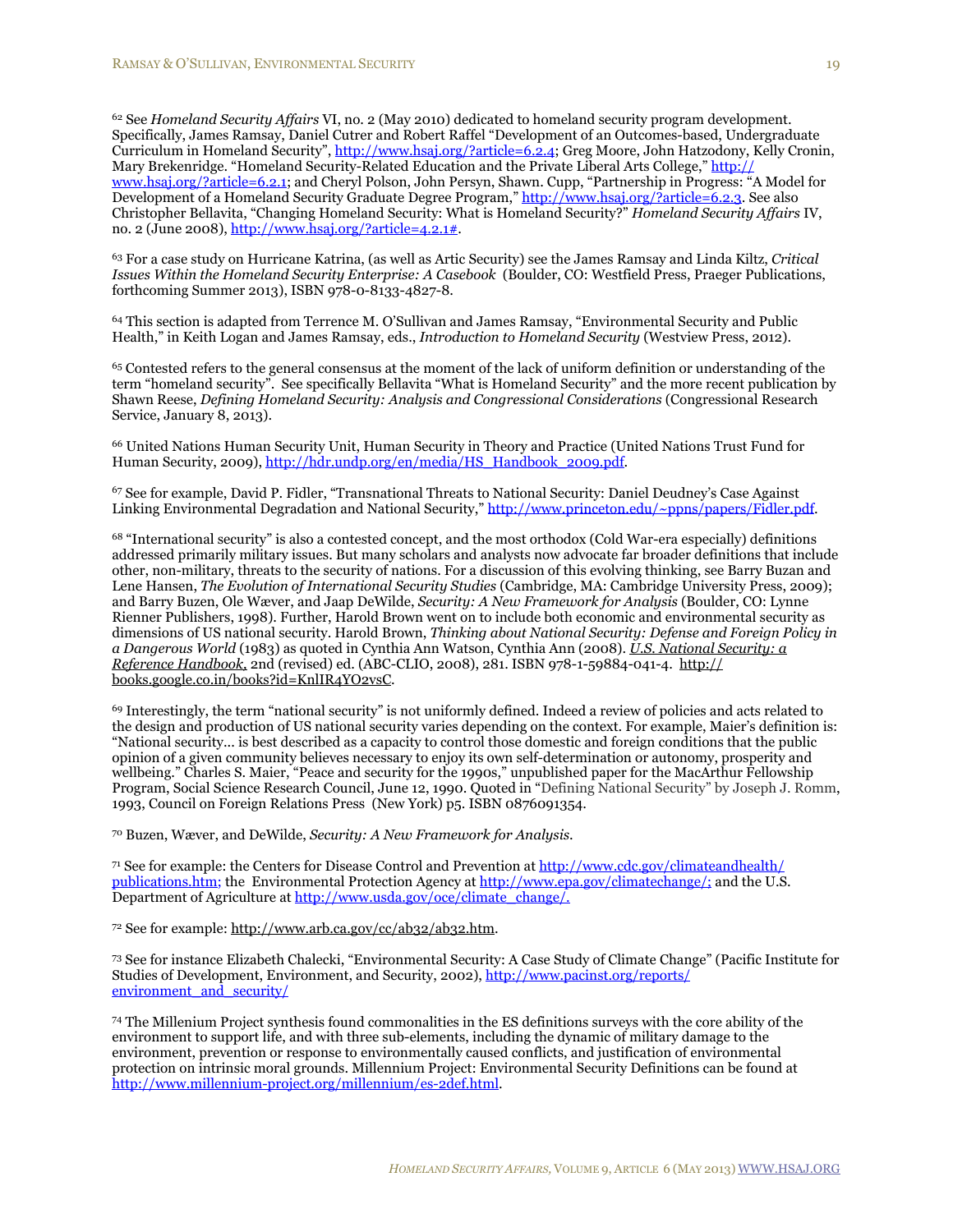<span id="page-20-0"></span>75 Japan's earthquake and tsunami was estimated to have cost well over \$200 billion, *not* including the as-yet undetermined costs of the Fukushima Daishi nuclear plant disaster. Geir Moulson, "Japan Tsunami Pushes 2011 into Record for Insurance Losses," *Associated Press,* January 8, 2012, [http://www.tulsaworld.com/business/article.aspx?](http://www.tulsaworld.com/business/article.aspx?subjectid=51&articleid=20120108_51_E2_CUTLIN520922) [subjectid=51&articleid=20120108\\_51\\_E2\\_CUTLIN520922.](http://www.tulsaworld.com/business/article.aspx?subjectid=51&articleid=20120108_51_E2_CUTLIN520922) Read more from this *Tulsa World* article at [http://](http://www.tulsaworld.com/business/article.aspx?subjectid=51&articleid=20120108_51_E2_CUTLIN520922) [www.tulsaworld.com/business/article.aspx?subjectid=51&articleid=20120108\\_51\\_E2\\_CUTLIN520922](http://www.tulsaworld.com/business/article.aspx?subjectid=51&articleid=20120108_51_E2_CUTLIN520922)

<span id="page-20-1"></span>76 See, for instance, Steve Baragona, "2011 Food Price Spikes Helped Trigger Arab Spring, Researchers Say," Voice of America, December 13, 2011, [http://www.voanews.com/content/article-2011-food-price-spikes-helped-trigger-arab](http://www.voanews.com/content/article-2011-food-price-spikes-helped-trigger-arab-spring-135576278/149523.html)[spring-135576278/149523.html;](http://www.voanews.com/content/article-2011-food-price-spikes-helped-trigger-arab-spring-135576278/149523.html) and Clemens Breisinger, Olivier Ecker and Perrihan Al-Riffai, *Economics of the Arab Awakening* (Washington, DC: International Food Policy Research Institute, 2011), [http://www.ifpri.org/publication/](http://www.ifpri.org/publication/economics-arab-awakening) [economics-arab-awakening](http://www.ifpri.org/publication/economics-arab-awakening)

<span id="page-20-2"></span>77 Ira Lager, "Why are Food Prices Rising? Check the Weather." Bloomberg Business Week, January 10, 2013, [http://](http://www.businessweek.com/articles/2013-01-10/why-are-food-prices-rising-check-the-weather) [www.businessweek.com/articles/2013-01-10/why-are-food-prices-rising-check-the-weather](http://www.businessweek.com/articles/2013-01-10/why-are-food-prices-rising-check-the-weather); and Liam Halligan, "Rising Food Prices Will Reap a Bitter Harvest," *The Telegraph,* January 6, 2013, [http://www.telegraph.co.uk/](http://www.telegraph.co.uk/finance/comment/liamhalligan/9782815/Rising-food-prices-will-reap-a-bitter-harvest.html) [finance/comment/liamhalligan/9782815/Rising-food-prices-will-reap-a-bitter-harvest.html](http://www.telegraph.co.uk/finance/comment/liamhalligan/9782815/Rising-food-prices-will-reap-a-bitter-harvest.html)

<span id="page-20-3"></span>78 Keynes, quoted in the National Intelligence Council, *Global Trends 2030: Alternative Worlds,* 1.

<span id="page-20-4"></span>79 National Intelligence Council, *Global Trends 2030: Alternative* Worlds, 1.

<span id="page-20-5"></span>80 McElroy and Baker, quoted in "A New Harvard Report Probes Security Risks of Extreme Weather and Climate Change." (Harvard University Center for the Environment, October 2012), [http://environment.harvard.edu/climate](http://environment.harvard.edu/climate-extremes)[extremes](http://environment.harvard.edu/climate-extremes)